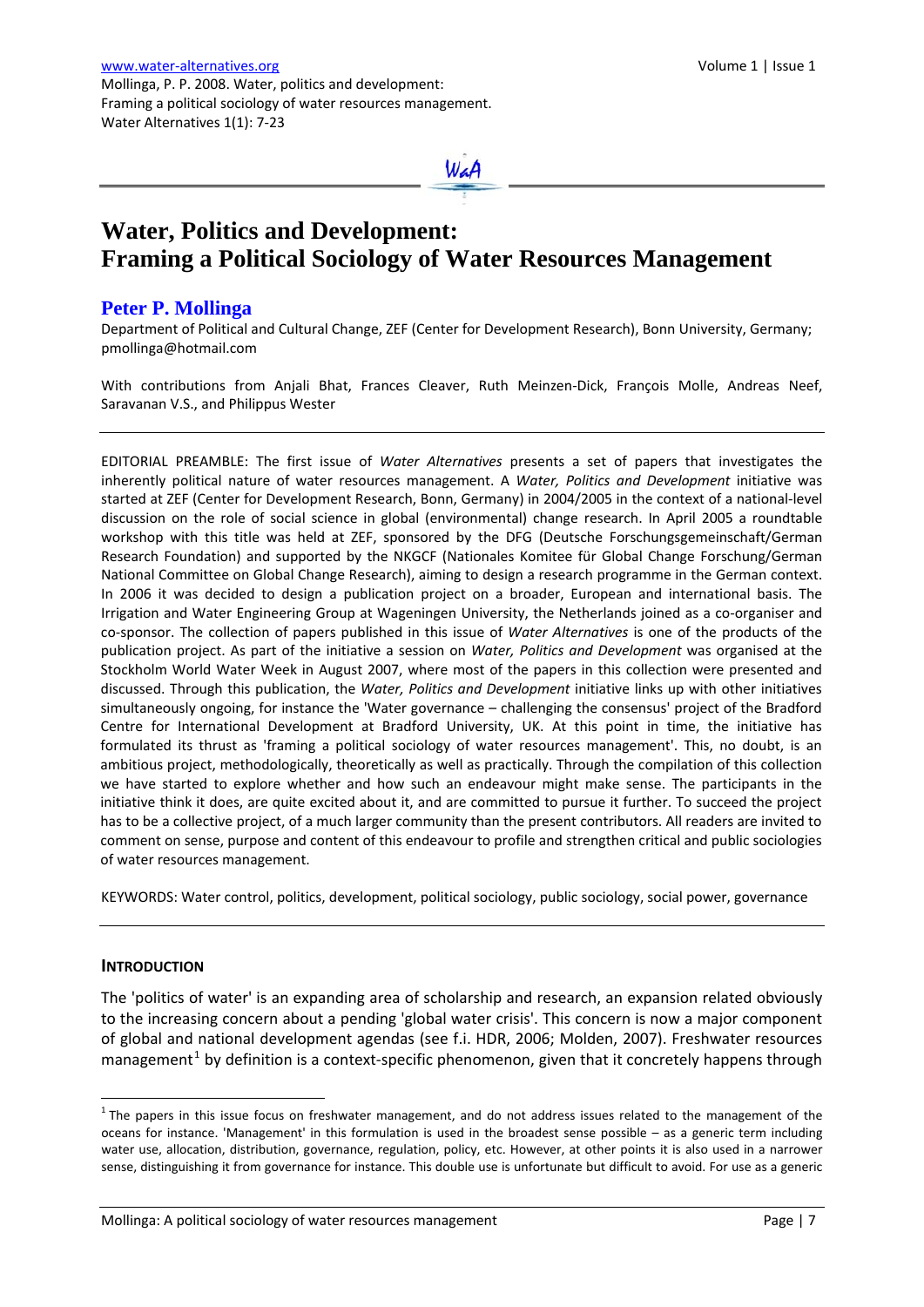managing river basins, aquifers, landscapes and ecosystems. However, the 'problemsheds' and 'issue networks' of water resources management may stretch well beyond the physical boundaries of these units, and span the globe and history.<sup>[2](#page-1-0)</sup> The study of the politics of water is therefore a rather dispersed field of research, organised in strongly regionally and sector-wise defined clusters, apart from being disciplinarily divided. The expanding amount of work on the political dimensions of water resources management, however, allows a degree of systematising and abstraction. We discern and delineate an emerging field of research that we have labelled the 'political sociology of water resources management'. This paper discusses these two ideas: that of political inherence, and that of a political sociology of water resources management.

## **INHERENTLY POLITICAL WATER RESOURCES MANAGEMENT**

In a dictionary definition, politics is "the art and science of directing and administering states and other political units" (*The New Collins Concise English Dictionary* 1982). State governance is the substance of politics in this perspective. Politics is, however, a much broader term. In the same *lemma* in the dictionary quoted, politics is also defined as "the complex or aggregate of relationships of men [sic!] in society, especially those relationships involving authority or power", "any activity concerned with the acquisition of power" and "manoeuvres or factors leading up to or influencing (something)". Politics is a dimension or quality of many social processes, i.e. all social processes in which interests of individuals or groups are mediated. This is, of course, conceptually well established in the social science literature, but needs to be incorporated into the analysis of water resources management issues more systematically than it has been so far.<sup>[3](#page-1-1)</sup>

This broad understanding of 'politics' informs the main proposition of this paper: water resources management is inherently political. However, taking mainstream water policy discourse as a point of reference, it is clear that the idea that water resources management is an inherently political process, is not a commonly held perspective but has to be established. Ten years ago politics and the political were anathema in most water policy circles.<sup>[4](#page-1-2)</sup> The social engineering paradigm reigned largely unquestioned (Mollinga et al., 2007).<sup>[5](#page-1-3)</sup> The rise of the theme of (good) governance brought politics into the mainstream water resources development discourse through the backdoor. When talking governance, good or bad, and associated ideas like accountability, transparency and legitimacy, it is difficult not to acknowledge that such processes and relations have political dimensions and continue to defend the

<u> 1989 - Johann Barbert Barbert Barbert Barbert Barbert Barbert Barbert Barbert Barbert Barbert Barbert Barbert</u>

term to encompass all activities and arrangements directly and indirectly related to the human use of water, 'management' remains the best candidate, because it is the most widely and diversely used category.<br><sup>2</sup> On problemsheds and issue networks, see Mollinga et al. (2007).<br><sup>3</sup> A much quoted treatment of social power is Lukes (2005). On 'po

<span id="page-1-1"></span><span id="page-1-0"></span>Several of the papers in this issue address conceptual issues related to the notions of power and politics explicitly. I have taken a dictionary definition to avoid associating with a particular school of thought in political science. More provocatively, when a 1982 dictionary definition gives a broad and complex understanding of the concept of politics, it is surprising how persistently, in science, the concept used to be primarily associated with formal, official state politics (cf. Kerkvliet, 1990 on this).<br><sup>4</sup> This statement derives from participation in policy related discussions on water management si

<span id="page-1-2"></span>in past years the politics word seems to have acquired some acceptability. On 25 February 2004 a double session on 'Driving the Political Economy of Reform' took place as part of the World Bank Water Week, the yearly gathering of World Bank staff and partners in Washington, DC. On 26 and 27 February 2004 the World Water Council (WWC) launched a 'Water and Politics' initiative, though apparently not with much follow up. In the corporate sector, the RWE Thames Water company emphasizes the importance of water politics on its website. The Stockholm World Water Week has given increasing attention to water politics in recent years. Cf. Merrey et al. (2007) for further discussion.<br><sup>5</sup> "The term *social engineering* is used here in a narrow sense to refer to linear models for changing societies or organizations,

<span id="page-1-3"></span>where blueprints are used to replicate a structure in a new context, that may have worked elsewhere. Application of this model to achieve social change – if x then y follows – is based on a misunderstanding of the complex, nondeterministic, and stochastic nature of social organizations. Social engineering as used here does not imply pessimism about the possibility of facilitating and guiding social change, but cautions against oversimple prescriptions" (Merrey et al., 2007).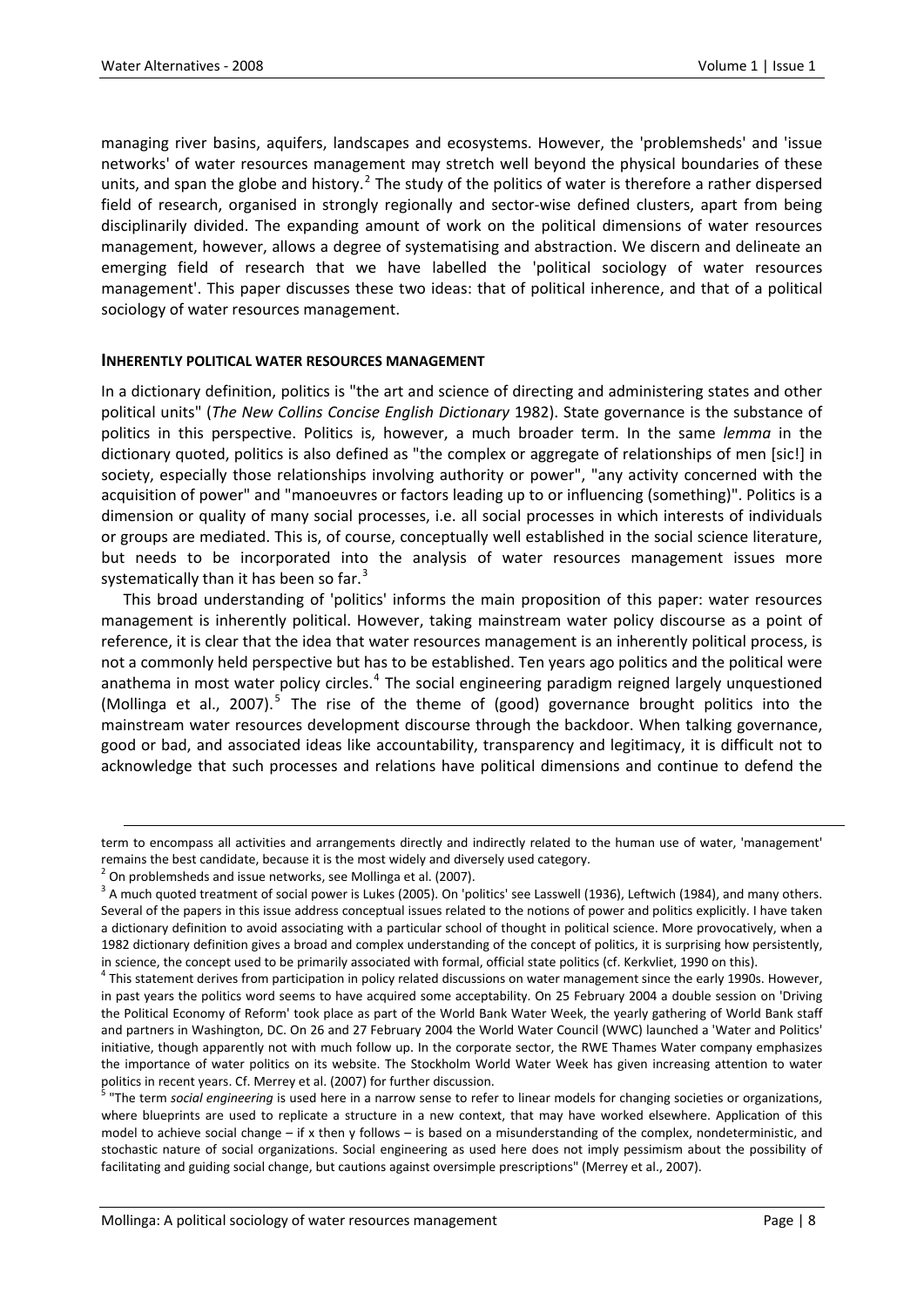position that 'politics' should be removed from water resources management. The latter has been, and perhaps still is, the dominant inclination of water professionals.

In the global water discourse, 2000‐2002 seems to have been the period of 'closure' that established governance as a core theme. Three major events took place in that period at which the global water resources community debated the nature of the 'water crisis'. These were the 2<sup>nd</sup> World Water Forum in The Hague in 2000, the Bonn Freshwater Conference in 2001 and the Johannesburg Summit on Sustainable Development in 2002. The Executive Summary of the World Water Vision report prepared for the 2<sup>nd</sup> World Water Forum uses the word 'governance' only twice. It concludes by stating that "there is a water crisis, but it is a crisis of management. We have threatened our water resources with bad institutions, bad governance, bad incentives, and bad allocations of resources" (Cosgrove and Riisberman, 2000).<sup>[6](#page-2-0)</sup> In subsequent discussion this formulation got revised and shortened to a single sentence. Much quoted is the phrase "The world water crisis is a crisis of governance – not one of scarcity" from the *No Water No Future* speech at the Johannesburg Summit by the Prince of Orange of The Netherlands. Since then 'governance' features prominently on the global water resources agenda.

Jenkins (2001) argues that 'governance' as used in the mainstream international development discourse of the international development funding agencies tends to become a 'technical' issue. It, as it were, depoliticises the understanding of politics. Contributions like those of Ferguson (1994) and Harriss (2001) have argued that there may be compelling reasons for governments and other actors to depoliticise debates on development, reasons located in the way instrumental reason, which actively claims to exclude 'politics', assists in reproducing state power and legitimacy, as well as the reproduction of development assistance programmes (also see Scott, 1997).

While agreeing with much of Jenkins' criticism of the global (good) governance agenda, and with the observation that depoliticisation may be an attractive governance strategy, the addition of 'governance' to the water resources policy vocabulary may be considered a step forward. It follows the acceptance of 'management' as a central concept in the 1970s, which was a significant improvement upon the concept of 'operation' (of water infrastructure) that preceded it. Increased use of the term governance signifies a less exclusively sector focused understanding of water resources management, that is, recognition of its embeddedness in broader socio-political structures, in parallel to the increased recognition of water resources management's ecological dimensions following environmental critiques. The report of the Comprehensive Assessment of Water Management in Agriculture (Molden, 2007) attempts to incorporate, at the global level, the socio‐political and ecological embeddedness perspectives into the understanding of water management in the largest freshwater using sub-sector – agriculture. Water governance in this context refers, among other things, to the allocation of rights (rights to water and technology, decision‐making rights) and resources (water itself, but also maintenance and investment funds for instance), and thus creates more space for considering issues like 'interest groups' and 'social power' than the notion of management tended to do.<sup>[7](#page-2-1)</sup>

<span id="page-2-0"></span><sup>&</sup>lt;sup>6</sup> In the five chapters that form the main text of the report, 'governance' appears only thrice. Once in the context of transboundary water management (p.53), once while referring to corporate governance (p.62), and once in the context of attracting investment, which requires "good water governance – strong regulations, sound policies, and up‐to‐date laws". In the *Ministerial Declaration of The Hague on Water Security in the 21st Century*, the political outcome of the 2nd World Water Forum, the word governance appears once where the challenges for achieving water security are listed. One of these is "Governing water wisely: to ensure good governance, so that the involvement of the public and the interests of all stakeholders are included in the management of water resources". In the challenge 'Meeting basic needs' it is stated that that is important also "to empower people, especially women, through a participatory process of water management". In outlining how the challenges are to be met the concept of IWRM (Integrated Water Resources Management) appears prominently. "[IWRM] depends on collaboration and partnerships at all levels, from individual citizens to international organisations, based on a political commitment to, and wider societal awareness of, the need for water security and the sustainable management of water resources. To achieve [IWRM], there is a need for coherent national and, where appropriate, regional and international policies to overcome fragmentation, and for transparent and accountable institutions at all levels".<br><sup>7</sup> There are other discursive trajectories leading to acknowledgement of the social relations of power. Th

<span id="page-2-1"></span>the participation discourse, which often started from populist and instrumentalist perspectives but has produced the notion of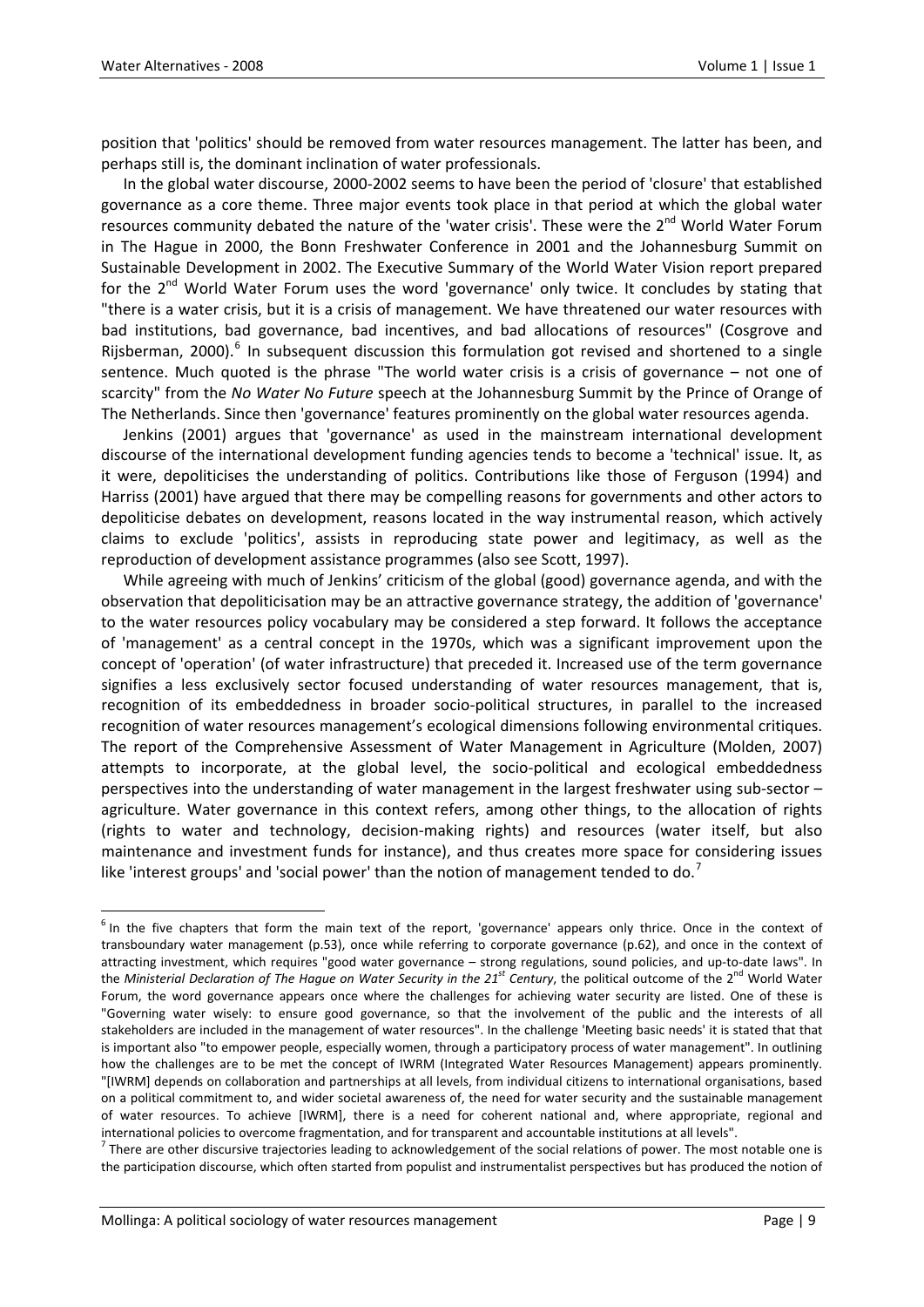From a situation of *denial* and exclusion of 'politics' from the mainstream water resources discourse, the discussion seems to be moving towards consideration of the *kind* of politics that is found in, or desirable for, water resources management. What remains to be seen is whether or not explicit discussion of the social relations of power in water resources management will be a recurrent theme in such discussions. It is not unlikely that instrumental and apparently non‐political understandings of governance will continue to dominate the mainstream global water resources discourse, while critical investigations of the political dimension will find less resonance. However, the Human Development Report 2006 on water, which pays explicit attention to social power and politics, shows that this discursive terrain is now actively contested (HDR, 2006; for a review see Mollinga, 2007).

## **Arguing the case**

The proposition that water resources management is an inherently political process is based on the idea that *water control* is at the heart of water resources management and should be conceived as a process of *politically contested resource use.* In this formulation water control is the subject matter of water resources management. It is something that humans have done since time immemorial (see f.i. Scarborough, 2003). Any human intervention in the hydrological cycle that intentionally affects the time and/or spatial characteristics of water availability and/or its qualities, is a form of water control.<sup>[8](#page-3-0)</sup>

Water control has three dimensions: a technical/physical, an organisational/managerial, and a socioeconomic and regulatory. These generic categories refer to, respectively, the manipulation of the physical flow and quality of water, the guiding of the human behaviour that is part of water use, and the socio‐economic, legal, administrative and other structures in which water management is embedded and that constitute conditions and constraints for management and regulation (cf. Bolding et al., 1[9](#page-3-1)95 and Mollinga, 2003 for detailed discussion of the water control concept).<sup>9</sup>

Contestation is also a generic category. It is used here to refer to a range of interaction patterns in water management, including negotiation and struggle, and also less explicit and longer term disputations and controversies. The idea is to convey that there tends to be something at stake in water resources management, and that the different individuals or groups involved have different interests. This is not meant as a theoretical statement, but as an empirical one. The approach aims to analyse those situations where water resources management is an issue. The justification of this focus lies in the fact that societal issues around water management are proliferating (Joy et al., 2008). Therefore an approach focussing on contestation seems warranted. The addition of the adjective political to contestation is meant to highlight that there is a political aspect to contestation and thus to water control.<sup>[10](#page-3-2)</sup> As soon as the political would be regarded as a self-evident property of water control, it would become unnecessary to give it special emphasis.

<u> 1989 - Johann Stoff, fransk politik (d. 1989)</u>

<span id="page-3-2"></span>political or that its political aspect *determines* all other aspects. How and how strongly the mediation of actors' interests and the social relations of power shape the different properties and dimensions of water control processes is an empirical question, though the starting assumption is that it is always present and often important.

<sup>&#</sup>x27;empowerment' as a much more political term than 'involvement of stakeholders' (cf. Scoones and Thompson, 1994). 'Participation' has been a central theme in water policy discussions since the 1970s.<br><sup>8</sup> Use of the term 'control' in this manner has been found problematic by some. In critical perspectives 'control' tends to be a

<span id="page-3-0"></span><sup>&#</sup>x27;bad thing', associated with the excessive and arrogant desire of mastery over nature by humankind, or is associated with despotic or otherwise undesirable control of human beings (cf. Blackbourn's (2006) brilliant analysis of the role of water and landscape in the making of modern Germany, titled 'The conquest of nature'). As an actual description of what humans do with water, terms like water guidance, direction or regulation would be better, as intervention in the hydrological cycle is basically that (cf. Benton, 1989). However, all three terms are awkward and confusing as general categories, and I therefore stick to

<span id="page-3-1"></span>water control till a better term becomes available.<br><sup>9</sup> From the perspective of critical realism water control is a 'concrete concept' (Sayer, 1984), combining several abstractions in a single concept to capture the multidimensionality of the object. In the social study of science and technology such concepts have been named 'boundary concepts'. These are concepts that are intelligible in different domains or disciplines and thus facilitate interdisciplinary analysis (see Star and Griesemer, 1989; Löwy, 1992; Mollinga, forthcoming).<br><sup>10</sup> This does not intend to suggest that water control can be *reduced* to its political nature, that is, that water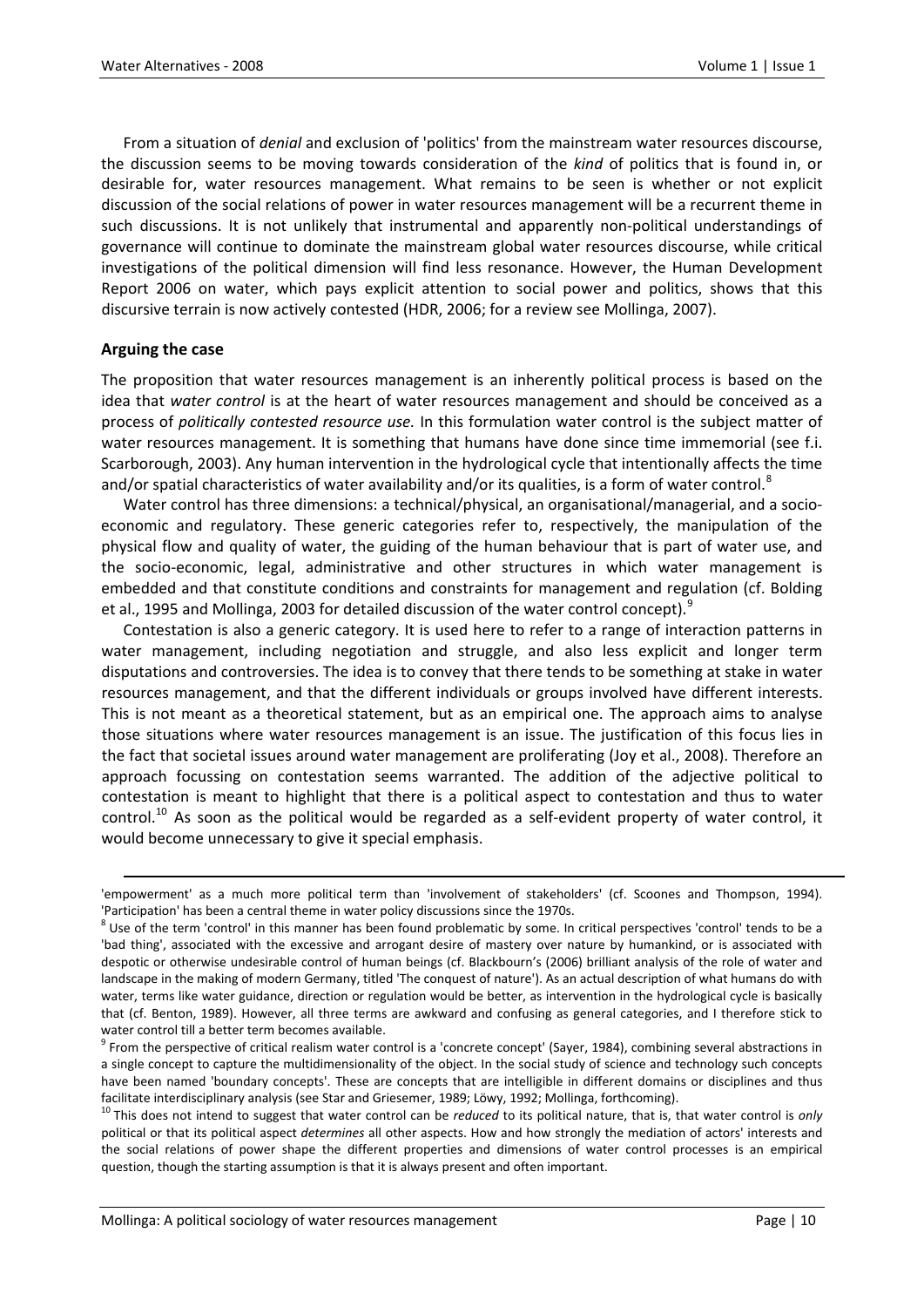#### **TOWARDS A POLITICAL SOCIOLOGY OF WATER RESOURCES MANAGEMENT**

'Political sociology of water resources management' is, to my knowledge, not yet a term that is claimed by, or institutionalised for, a research field, study programme, journal title, or other academic pursuit.<sup>[11](#page-4-0)</sup> However, it captures well and concisely an emerging type of scholarship on water resources. Water resources management, understood as politically contested water control, is the subject matter of this field of study. 'Sociology' is understood in this formulation in the broadest sense of the study of social behaviour and interaction and of social structure, without wishing to demarcate is as a specific social science discipline from other disciplines. It thus basically refers to the social embeddedness of water resources management, and to water resources management as a practice in which structure and agency 'meet' to reproduce and transform society,  $12$  including the way human beings deal with water resources. Different forms of embeddedness can be specified, but two major ones are that of context (water resources management in relation to other structures and practices) and of history (water resources management comes from somewhere along a certain trajectory).<sup>[13](#page-4-2)</sup> The 'political' in the formulation refers to the contested nature of water resources management. This perspective states that in a comprehensive analysis of water resources management the social relations of power that are part of it need to be explicitly addressed. The use of 'resource' in the depiction of the object, water resources management, conveys the sense that the management of water and the related creation of water infrastructure may be a significant factor or force in societal development, in relation to state formation, colonisation, economic growth, or other aspects of development (cf. Wittfogel, 1957; Stone, 1984; Worster, 1985; Bray, 1986; Reisner, 1993; Scarborough, 2003; Blackbourn, 2006). As a natural resource it is also a resource in societal processes, actively deployed and regulated, shaping people's lives and livelihoods, and the development of cultures and political economies. A political sociology of water resources management would thus be closely associated with the field of development sociology (Barnett, 1988; Kiely, 1995; Goetze, 2002; Long, 2001; McMichael, 2004).

The notion of a 'political sociology of water resources management' can bring under one roof a vast kaleidoscope of context specific analyses. In this section the colours of that kaleidoscope are first briefly sketched by mapping out four domains of water politics investigation (everyday politics, politics of state policy, hydropolitics and global water politics), and their interlinkages as a fifth domain – a topology of water politics. The second part of the sketch is a description of the standpoint and method of the field. I discuss a number of features that the standpoint and method might have by characterising the political sociology of water resources management as having to be a critical sociology, a practical sociology, a comparative sociology and an interdisciplinary sociology.

<span id="page-4-0"></span><sup>&</sup>lt;sup>11</sup> 'Political sociology' is, of course, a well established discipline, mainly occupied with national level polities and politics, that is,

with the state-society interface (see f.i. Orum, 2001).<br><sup>12</sup> The broader social theory reference here is to work like that of Bourdieu (1977), Giddens (1984), Bhaskar (1989), and Archer

<span id="page-4-2"></span><span id="page-4-1"></span><sup>(1995).</sup> For addition of a 'material' element to sociology, see discussion further below.<br><sup>13</sup> The context in which water resources management practices are embedded can be subdivided in three generically described components (Mollinga, 2003): the ecology and physical environment, the ensemble of economic relations, and the institutional arrangements of state and civil society. An 'embedded' study of contested water resources management would thus simultaneously have to be a political ecology, a political economy and a political sociology. Some would feel excluded even with these three terms as political geography, political anthropology, political science, etc. have also contributed to the study of contested water resources management. No non‐awkward term is available to encompass all these. 'Hydropolitics' would be a good candidate, but is already in use as referring to a specific domain of the politics of water (see below); inter/transdisciplinary water resources studies another, but it misses the reference to contestation, and is rather non‐distinct. While the contributors to the *Water, Politics and Development* initiative mainly focus on embeddedness of water control practices in the institutional arrangements of state and civil society, and given the emphasis on contestation and on practice, process and structure/agency questions that is proposed, the 'political sociology' label is appropriate. Integrating the proposed approach with political economy and political ecology perspectives is a next step to be taken – including some creativeness in labelling.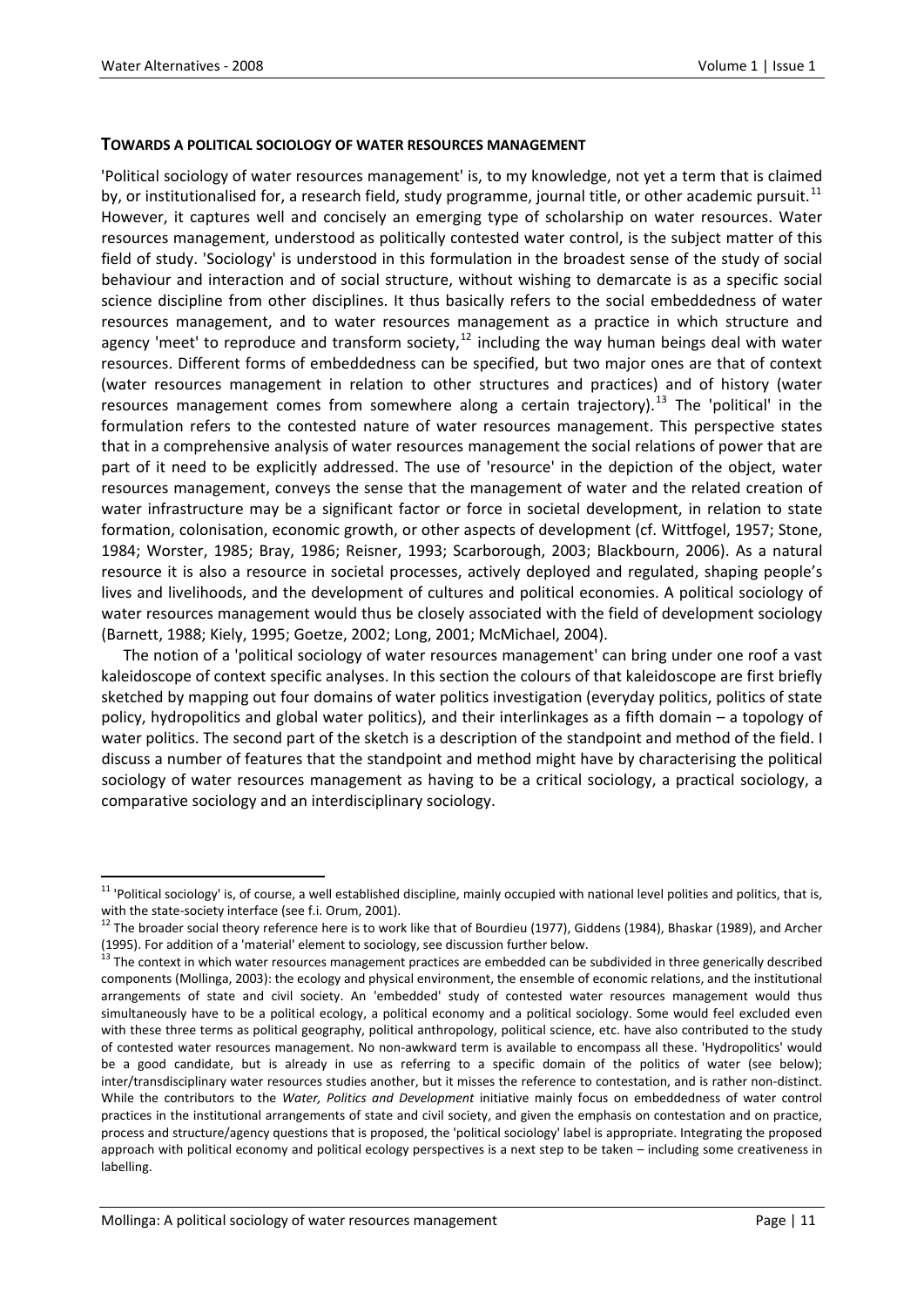# **A topology of water politics**

In Mollinga and Bhat (forthcoming) and Mollinga (2008) the politics of water as a field of research is mapped by discerning four domains<sup>[14](#page-5-0)</sup> and their linkages as a fifth domain. The four domains are the everyday politics of water, the politics of water policy in the context of sovereign states, inter‐state hydropolitics, and the global politics of water. These domains can be distinguished because they have different space and time scales, are populated by different configurations of main actors, have different types of issues as their subject matter, involve different modes of contestation and take place within different sets of institutional arrangements. The linkages between domains refer to travelling of policy ideas and water contestations across domains.

# *The everyday politics of water resources management*

Everyday politics is a phrase coined by Kerkvliet (1990). Regarding water it refers to contestation of day‐ to-day water use and management. In many cases everyday politics is a relatively small scale phenomenon, including, for instance, how access to local groundwater markets is negotiated between community members, how maintenance obligations connected to water rights are enforced in a farmer-managed irrigation system, and many other examples. However, the management of a big reservoir distributing stored water to canals and areas hundreds of kilometers away from the dam is also 'local' in the sense of being a concrete, situated water use and management practice, with an everyday politics associated with it. This can, for instance, be focused on the negotiation of gate settings and discharge monitoring, determining how much is released to whom at what time.

# *The politics of water policy in the context of sovereign states*

Politics of policy is a phrase coined by Grindle (1977, and subsequent work). It refers to the contested nature of policy processes. In the water resources domain I use it to refer to policy processes at the level of sovereign states, or states within a federation. The concept is a critique of linear views of policy formulation and implementation (Hill, 1997), and aims to "demythologise planned intervention" (Long and van der Ploeg, 1989). The idea is that water policies, like other policies, are negotiated and renegotiated in all phases or stages and at all levels, and are often transformed on their way from formulation to implementation, if not made only in the implementation process (Rap, 2007). The political contestation of water policies takes place within state apparatuses, but also in the interaction of state institutions with the groups directly and indirectly affected by the policies, and in the context of development assistance strongly or weakly by international development agencies.

## *Inter‐state hydropolitics*

Hydropolitics is a phrase that has been coined in the literature on international water conflicts, notably those in the Middle East (cf. Waterbury, 1979; Ohlsson, 1995). It refers primarily to conflicts and negotiation processes between sovereign states on water allocation and distribution, particularly in relation to transboundary rivers or aquifers. Turton and Henwood (2002) propose to broaden the term to encompass all water politics, but I prefer to use it in its original meaning, including inter‐state water conflicts in federal political setups. Hydropolitics is the part of water politics that has been well researched and documented, perhaps because it is a very public phenomenon, with sometimes high stakes and geopolitical relevance, and because it is an interesting case for international relations studies (Zeitoun and Warner, 2006).

<span id="page-5-0"></span><sup>&</sup>lt;sup>14</sup> The first formulation of these domains can be found in Mollinga (2001). The units identified can be named as (territorial/jurisdictional) levels, (action) arenas, semi‐autonomous fields, domains of interaction etc. depending on one's purpose and focus of analysis. I settled for the general term 'domain of interaction'.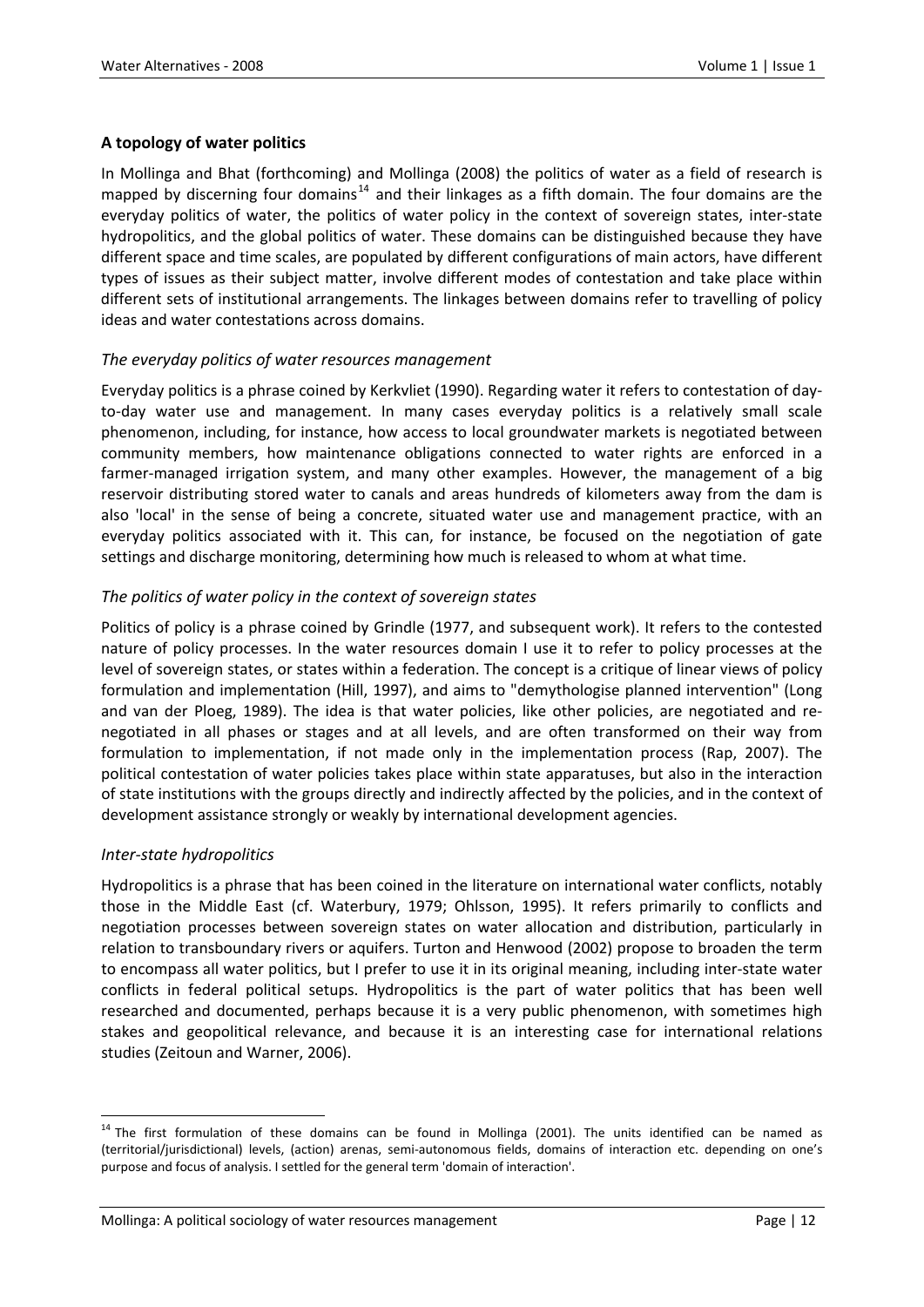# *The global politics of water*

Rather than being a phrase coined for long‐existing practices, the global politics of water refers to a relatively new phenomenon: the recently, in the 1990s, invigorated international level of water discourse, policy and tentative regulation. The global politics of water contains several processes. These include the institutions and organisations set up in the wake of the 1992 Dublin and Rio international conferences on water, environment and development, notably the World Water Forums, the World Water Council (WWC) and the Global Water Partnership (GWP). The GWP has become the international social carrier of the IWRM (Integrated Water Resources Management) concept. The WWC has played an important role in the recent advocacy for more investment in water infrastructure. Another component of the global water politics is the World Commission on Dams process, triggered by large political controversies around the social and environmental effects of large dam building. A third component is the process related to the World Trade Organisation negotiations regarding water, notably around the issue of the privatisation of water and water service provision. A fourth relates to global advocacy for access to water as a human right.

# **Linkages**

Some of the most interesting and important questions in water resources management involve the interlinkages between or across domains. The 'linkages' domain looks at how policy issues and water contestations travel across the different domains, to analyse under what circumstances these are generated, and how they are translated in the journey across the domains. Documenting the journeying of policy ideas through these domains can nicely illustrate the relationships between these levels and how it is that policy ideas are generated, transformed, and possibly re-generated throughout that journey in the face of economic, social, and political realities.

For instance, the support provided by multilateral development funding agencies for local restructuring of water and power sectors has had mixed outcomes. 'Global politics' domain ideas like water privatisation and water and energy sector restructuring through donor support, have been very differentially translated in the policies of developing and transitional countries (Hall and Lobina, 2003; Hall et al., 2004, Hall et al., 2005). Such journeying can also take place in a 'bottom‐up' manner, as illustrated by the World Commission on Dams process. High levels of contestation among water user communities at the 'everyday' domain to state policies supporting dam construction led to the eventual development of a 'global' process to question policy assumptions. The World Commission on Dams was an outcome of this process, and the report it developed in response has sought out and iteratively aggregated the input of user communities for future policy development, which are now being used at different national and local levels.

## **Standpoint and method**

The five domains presented above map out the broad and diverse terrain of concrete water politics. What approaches and methods are suited to research these? Obviously, there are many, and no grand synthesis is attempted here. The standpoint and method aimed at is characterised by four prefixes to sociology: critical & public, interdisciplinary, practical, and comparative.

# *A critical and public sociology*

The diversity of approaches to water resources management analysis can be usefully mapped using Michael Burawoy's general classification of the division of labour in sociology. Burawoy sets up a classification of four sociologies along two axes. The first axis is whether the approach aims at instrumental or reflexive knowledge; the second axis what its audience is: academic or extra‐academic. This produces the four‐box matrix of table 1.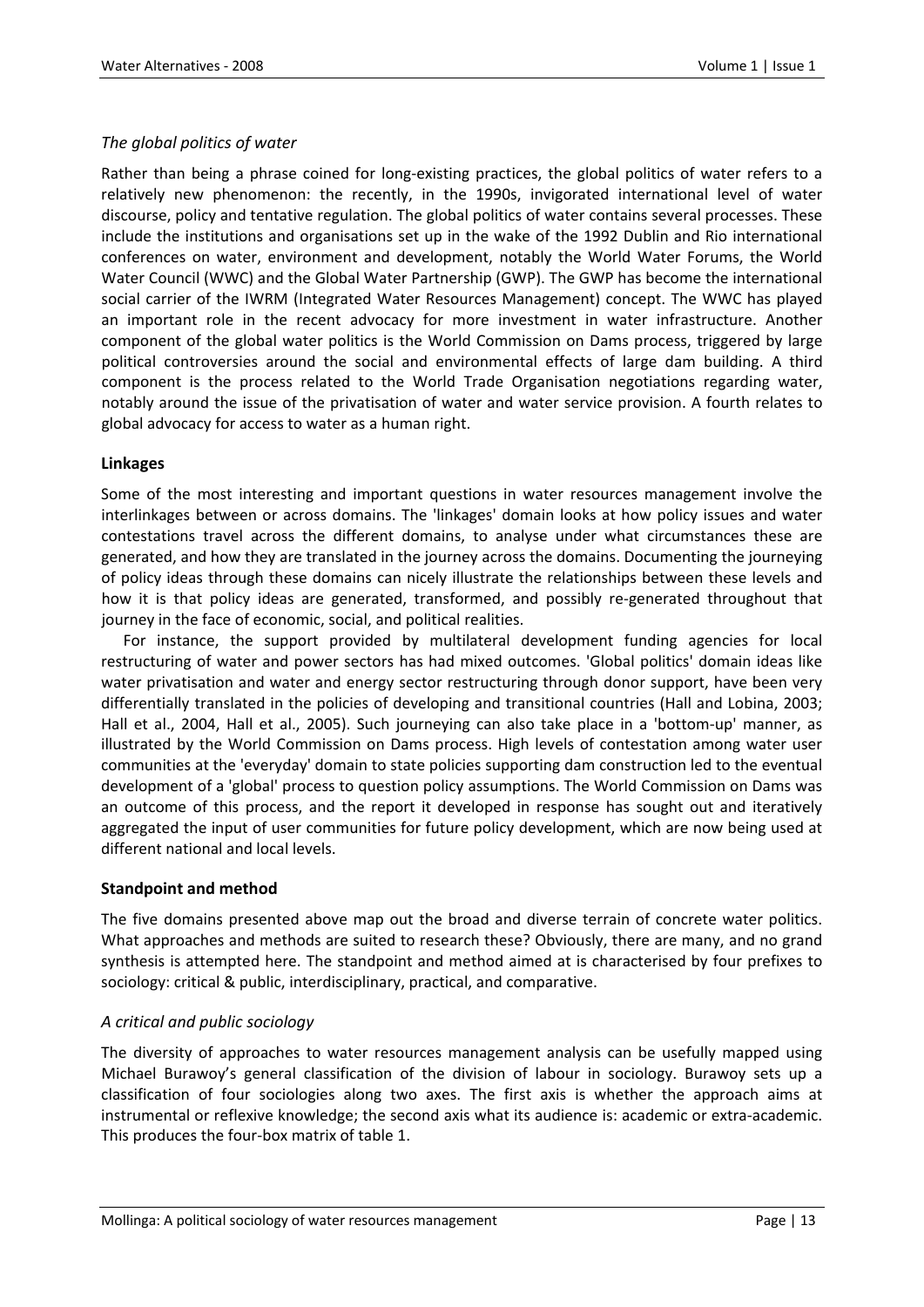|                  | Academic audience          | Extra-academic audience |
|------------------|----------------------------|-------------------------|
| Instrumental     | Professional sociology     | Policy sociology        |
| knowledge        |                            |                         |
| Knowledge        | Theoretical/empirical      | Concrete                |
| Truth            | Correspondence             | Pragmatic               |
| Legitimacy       | Scientific norms           | Effectiveness           |
| Accountability   | Peers                      | Clients/Patrons         |
| Pathology        | Self-referentiality        | Servility               |
| <b>Politics</b>  | Professional self-interest | Policy intervention     |
|                  |                            |                         |
| <b>Reflexive</b> | Critical Sociology         | <b>Public Sociology</b> |
| knowledge        |                            |                         |
| Knowledge        | Foundational               | Communicative           |
| Truth            | Normative                  | Consensus               |
| Legitimacy       | Moral vision               | Relevance               |
| Accountability   | Critical intellectuals     | Designated publics      |
| Pathology        | Dogmatism                  | <b>Faddishness</b>      |
| <b>Politics</b>  | Internal debate            | Public dialogue         |
|                  |                            |                         |

Table 1. The division of sociological labour

Source: Burawoy (2005a); also in Burawoy (2005b)

Burawoy (2006) describes the four boxes as follows.

Policy knowledge is knowledge in the service of problems defined by clients. This is first and foremost an instrumental relation in which expertise is rendered in exchange for material or symbolic rewards. It depends upon pre‐existing scientific knowledge. This professional knowledge involves the expansion of research programs that are based on certain assumptions, questions, methodologies and theories that advance through solving external anomalies or resolving internal contradictions. It is instrumental knowledge because puzzle‐solving takes for granted the defining parameters of the research program. Critical knowledge is precisely the examination of the assumptions, often the value assumptions, of research programs, opening them up for discussion and debate within the community of scholars. This is reflexive knowledge in that it involves dialogue about the value relevance of the scientific projects we pursue. Finally, public knowledge is also reflexive – dialogue between the scientist or scholar and publics beyond the academy, dialogue around questions of societal goals but also, as a subsidiary moment, the means for achieving those goals.

Water research driven by practical and policy concerns supporting the 'mainstream' water resources management discourse, mostly falls into Burawoy's categories of professional and, particularly, policy sociology (see the papers of Molle and of Cleaver and Franks in this issue for vivid illustration). 'Policy sociology' type studies of water are intervention oriented, focusing on effectively resolving concrete practical problems, and are often commissioned/contracted research projects, or is research funded by policy making and implementing organisations (like the European Commission, World Bank and UN organisations, and national development cooperation ministries for instance). The strong association of water resources management research with water policy formulation and implementation is an important reason for the virtual absence of 'the political' in such analysis. This comes about through a combination of several factors. The first is a pragmatic, problem solving orientation of researchers and research funders, aiming to 'fix things' and 'get on with the work'. The second factor is the scientific schools (paradigms) to which researchers belong, which may or may not incorporate 'the political' in their frameworks of analysis. The third factor is complacency and self-censorship by researchers and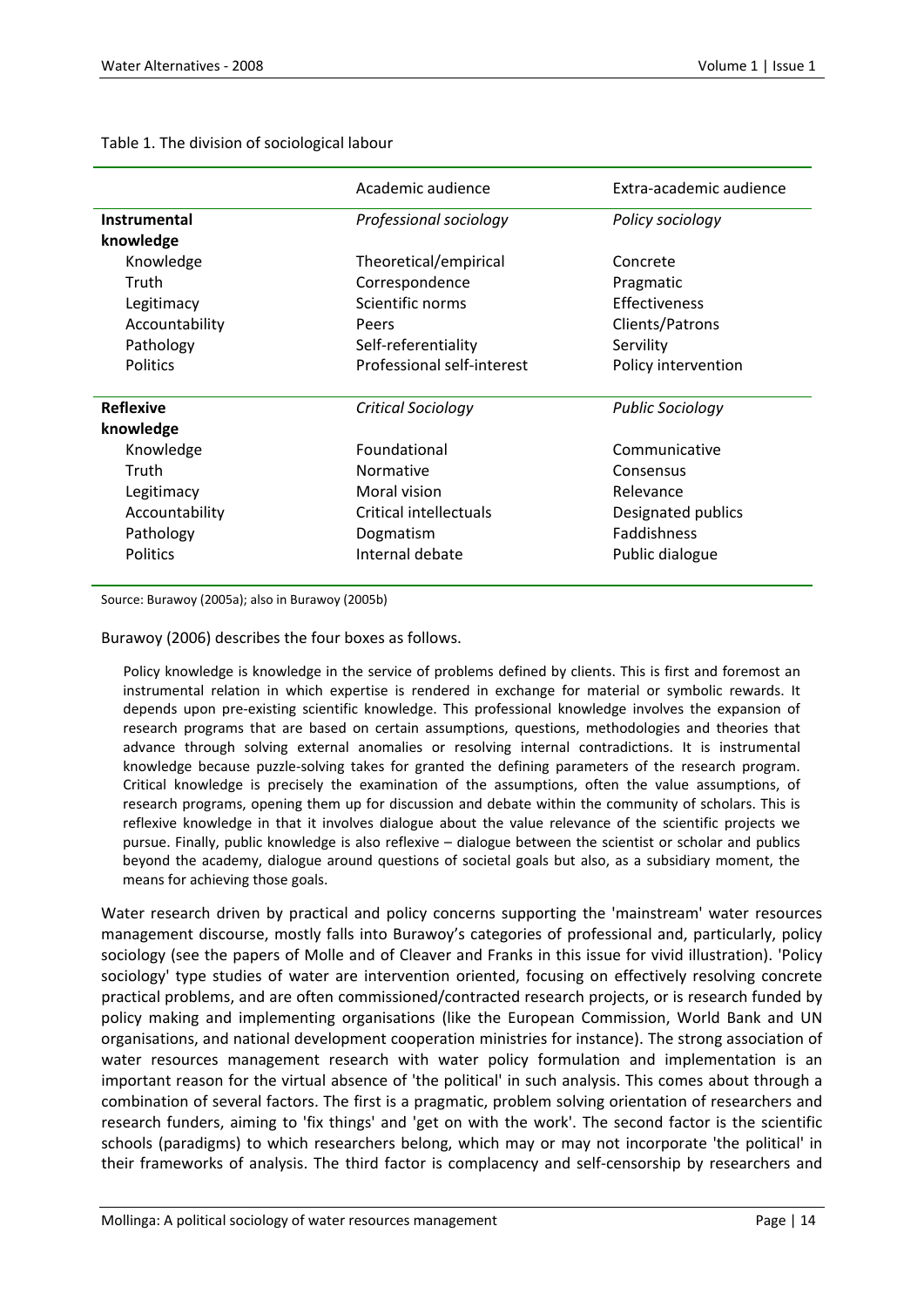research organisations on the principle 'do not bite the hand that feeds you' and the need to maintain research access to countries (for brief reference to concrete experiences with this, see Mollinga and Bolding, 2004, and Wall and Mollinga, 2008). Telling in this respect is for instance that the seminal paper by Wade (1982) on the system of administrative and political corruption in an irrigation bureaucracy has generated virtually no subsequent research. The pathology of servility occurs when the research(ers) bend to the priorities and perspectives of their patrons, and when (self‐)censorship goes beyond reasonable ethical principles related to the protection of sources and the modesty of a visiting researcher in a foreign domain.

Framing a field called the 'political sociology of water resources management' organised around the contested nature of water resources management, is giving a name to the critical and public sociologies of water resources management. The reflexiveness of the lower row of Burawoy's matrix refers to approaches that self‐consciously investigate the (normative/value) standpoints from which water resources knowledge is produced. Reflexivity problematises the politics of knowledge rather than adopting a simple neutrality or objectivity standpoint.<sup>[15](#page-8-0)</sup> Such approaches would also self-consciously relate research to societal 'causes', associating with specific projects of social transformation. Their pathology is directly related to this. Such research can become ideological or sectarian, and revert to what has been called in an apt phrase 'strategic essentialism' (Baviskar, 2003). 'Strategic essentialism' refers to the process in which research associated with social movements and social causes takes the simplified ('essential') categories needed in political advocacy and struggles to provide satisfactory analytical concepts. One example is the use of dichotomous frameworks modelled on a bad guys/good guys pattern (modern/traditional; global/local; western/non‐western; etc), which may be useful in political practice, but rarely hold up as a tool for analysis (cf. Mollinga, 2004).

Care is required, however, in associating different approaches to research with different views of and approaches to development and social transformation, and assuming 'natural linkages' with particular political constituencies. The relationship between politics and method is more complex. Burawoy suggests a big divide between instrumental and reflexive knowledge, associating the first with the state and the private sector, and the latter with civil society.<sup>[16](#page-8-1)</sup> But reflexivity is, of course, not foreign to professional and policy sociologies, and neither is instrumentalism foreign to critical and public sociologies.

The discipline of development studies is a case in point. Though it emerged from a societal critique of underdevelopment in the 1960s, it has developed managerial as well as critical variants in the mean time, covering the whole spectrum of the matrix, $17$  though the reflexive dimension and its association

<span id="page-8-0"></span><sup>&</sup>lt;sup>15</sup> See Haraway's (1991) argument that to be able to approach objectivity one has to be explicit about one's standpoint. Her perspective neither denies the possibility of biases in scientific theory, or the personal dimension of that, nor does it succumb to a singularly relativist of social constructivist position. It asks us to continue to investigate how knowledge is always 'situated knowledge'.<br><sup>16</sup> Burawoy tends towards such simplifications for instance when he, somewhat contradicting the within-discipline diversity

<span id="page-8-1"></span>mapped by the table, states that "the social sciences should be distinguished by their configuration of value stances, or what we might call their standpoint. Economics takes as its standpoint the market and its expansion, political science takes as its standpoint the state and political order, while sociology takes the standpoint of civil society and the resilience of the social. Cultural anthropology and human geography are potential allies in the defense of civil society" (Burawoy 2006). Even when disciplines have their origins in certain social processes associated with certain social classes and/or interests and/or world views, in all these a diversity of approaches and standpoints has developed over time, though some currents are definitely dominant and others marginal. This is exactly what Burawoy argues further down in the same text, but 'strategic essentialism'<br>apparently slipped into the quoted passage.<br> $\frac{17}{17}$ 

<span id="page-8-2"></span>Thomas (2000) has captured this nicely in the three meanings of 'development' he identifies in development studies: "(i) as a vision, description or measure of the state of being of a desirable society; (ii) as an historical process of social change in which societies are transformed over long periods; (iii) as consisting of *deliberate efforts aimed at improvement* on the part of various agencies, including governments, all kinds of organizations and social movements" (emphases in original) The first of these meanings is relevant to all four of Burawoy's sociology boxes, the point being that which vision or set of desirables is implicitly or explicitly projected varies hugely, along the full political spectrum in each box. The second meaning is primarily of concern to those located in Burawoy's left column of professional and critical academic sociologists. Those in the right column are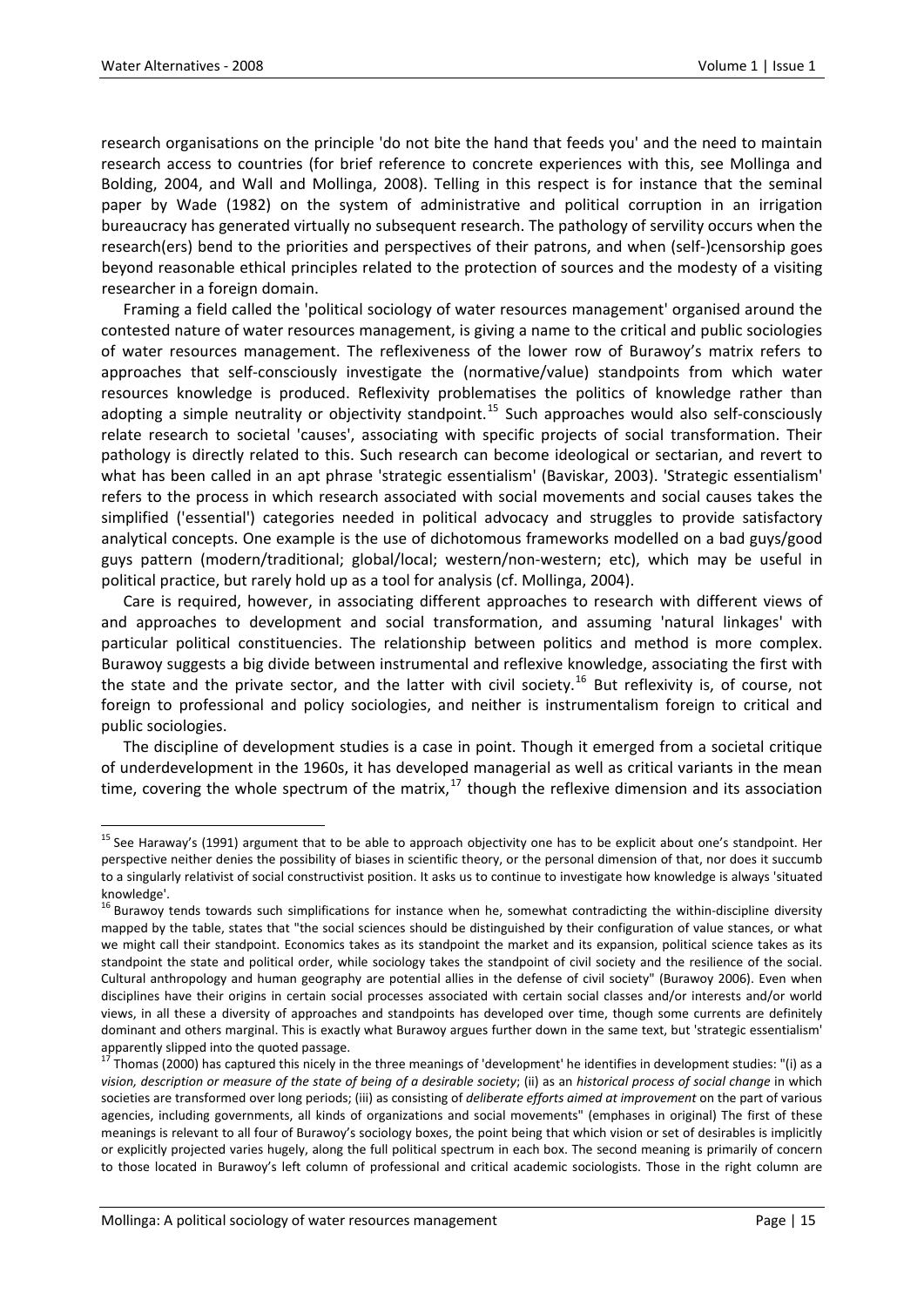with approaches to development aiming at structural societal transformation has remained strong.<sup>[18](#page-9-0)</sup> At the very least the matrix problematises the relationship between research, the development perspective advanced by that research, and the actors associated with it, or more generally, the relationship between knowledge and power. From such a perspective, strengthening the hand of critical and public sociologies of water resources management amounts to an effort to level the discursive playing field in which the future of water resources management and the resolution of the 'global water crisis' is analytically and ideologically negotiated.<sup>[19](#page-9-1)</sup>

An important aspect of the levelling of the discursive playing field is acknowledging and claiming/giving space for knowledge developed in other locales than the recognised institutes of science. The public sociologies developed outside the abodes of formal science usually emerge around water related conflicts and controversies. Some NGOs have well established research and publication programmes, like for instance CSE, the Centre for Science and Environment based in New Delhi, India. The controversies around large dams, and the anti‐globalisation campaigns related to water have also produced large numbers of publications analysing the present state of water resources management (see for instance International Rivers Network, 2006; Mishra, 2002). The paper by Sneddon and Fox in this issue mentions that NGOs in the Mekong basin have decided to do their own investigations into certain issues, not wishing to rely on 'official' knowledge. Public sociologies of water exist in many more or less institutionalised and consolidated forms, at different scale levels. They can also take programmatic form. For instance Ajaya Dixit, Imtiaz Ahmed and Ashis Nandy in 1997 published *Water, power, and people. A South Asian manifesto on the politics and knowledge of water,* which can be read as a political statement as well as a research programme.<sup>[20](#page-9-2)</sup>

# *An interdisciplinary sociology*

The object called 'water resources management' is a heterogeneous object. Its composite elements include water, technical artefacts, people, institutions and social relations of different kinds, a physical landscape, and more. Thought of as a system it is a complex system, with specific time and space characteristics that influence the social interaction that is part of it (due to the seasonality and recurring, cyclic nature of management practices, and the bulky and fluid nature of water). The analysis of such a hybrid object requires an interdisciplinary approach, otherwise its complexity cannot be captured.

However, most sociological approaches to water resources management exclusively focus on its social, behavioural dimensions. The case for incorporating the material dimensions of social life into sociological analysis has been made forcefully by the social constructivist approach to the study of technology, which shows how shaping technology and building society are two dimensions of a single process (Bijker and Law, 1992). On this perspective Latour (1992) writes as follows.

To balance our accounts of society, we simply have to turn our exclusive attention away from humans and look also at nonhumans. Here they are, the hidden and despised social masses who make up our morality. They knock at the door of sociology, requesting a place in the accounts of society as stubbornly as the human masses did in the nineteenth century. What our ancestors, the founders of sociology, did a century

<u> 1989 - Johann Barbert Barbert Barbert Barbert Barbert Barbert Barbert Barbert Barbert Barbert Barbert Barbert</u>

usually strongly forward looking, without a strong interest in historical trajectories. The third meaning is concentrated as a concern in Burawoy's right column, with the policy and public sociologists. The professional and critical academic sociologists are usually hesitant to engage in intervention processes. Many professional academic sociologists would argue that it is important to maintain a separation between 'science' and 'politics' from a certain objectivity perspective. Many critical sociologists may be allergic to development intervention programmes and activities given their disciplining character, as is

<span id="page-9-0"></span>argued in post-development theories.<br><sup>18</sup> A similar observation can be made about environmental studies and gender studies, equally grown out of or on the wave of social movements (cf. Klein, 1996, who associates this kind of historical grounding in a 'social question' with a propensity to

<span id="page-9-1"></span>interdisciplinary approaches).<br><sup>19</sup> In discussions on 'public sociology' it has been emphasised that the four sociologies need each other, living in a state of 'antagonistic interdependence', if only to avoid the potential pathologies of each (see Burawoy et al., 2004).<br><sup>20</sup> Together with two similar documents, the *Manifesto* is downloadable from [www.saciwaters.org](http://www.saciwaters.org/).

<span id="page-9-2"></span>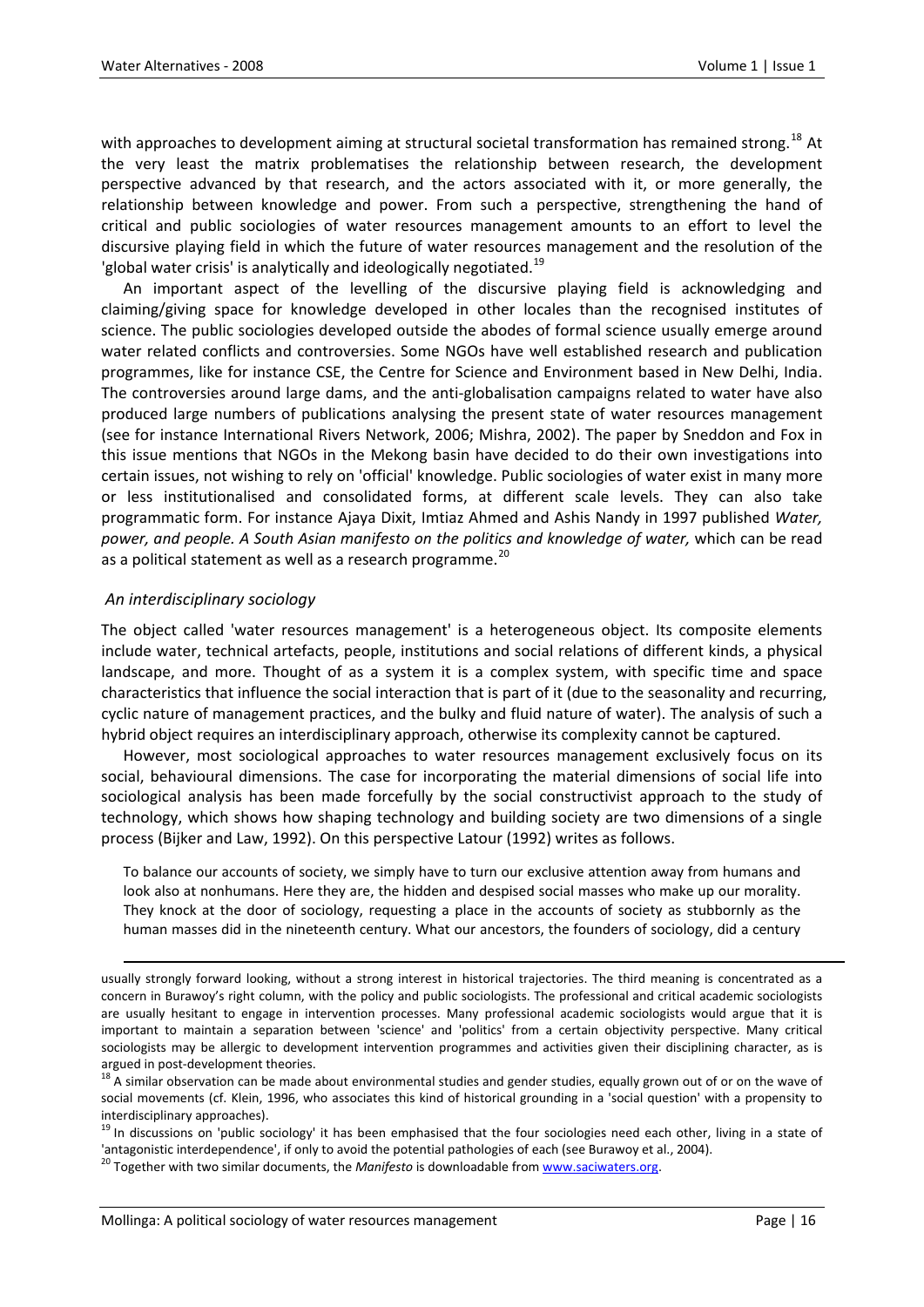ago to house the human masses in the fabric of social theory, we should do now to find a place in a new social theory for the nonhuman masses that beg us for understanding.

For the study of the heterogeneity of water resources management we thus need a sociology that understands its object – society – as both material and social, and includes the analysis of the intimate relationship between these two dimensions. Such interdisciplinary approaches to water resources management do exist (see for instance Bolding et al., 1995; Bijker, 2002; Ravesteijn, 2002; Shah, 2003; Bolding, 2004; Ertsen, 2005; Wester, 2008; Boelens, 2008), but such contributions are relatively scarce and marginal in the social study of water.

# *A practical sociology*

Water resources management studies have been, and will continue to be closely associated with water policy reforms and development intervention as initiated and undertaken by a range of actors: multilateral and national development (funding) agencies, government agencies at different levels, NGOs, companies, religious and other social movements, and different kinds of community groups and organisations. Water resources management practices will equally continue to generate a large number of conflicts and other contestations, with strong civil society involvement, leading to the emergence of different public sociologies of water resources management. Strong research-practice interaction will, thus, continue to characterise the field – by design and by default. It is proposed to make the 'boundary work' at this interface into a central programmatic challenge (Cash et al., 2003; Mollinga, forthcoming). Such boundary work has three components, which need to be 'done' as well as researched.

- a) Developing 'boundary concepts' for bridging the gap between different perspectives and facilitating clearer communication. For analytical purposes, concepts like water control, ecosystem services, risk and vulnerability, efficiency, and value and valuation would be examples; for policy discourse concepts like integrated water resources management, water security, and water and human development would be examples.
- b) Designing 'boundary objects' for decision-making and concrete action implementation (either in the form of different kinds of models, a variety of assessment frameworks, or process methodologies for participatory planning and decision making).
- c) Crafting institutional and organisational 'boundary settings' helpful for productive boundary work (Moll and Zander, 2006; Pohl and Hirsch Hadorn, 2007). This includes a diverse set of elements of the 'politics of knowledge': improving incentive structures for critical and interdisciplinary research in academia; creating and enlarging policy spaces for the type of (research) work envisaged; addressing the mechanisms of (self‐)censorship referred to above; capacity building of water professionals; enhancing public access to information, including free and open access journals; building an epistemic community, etc.

## *A comparative sociology*

The bulk of the research on actually existing water resources management investigates regionally and sector specific issues, to a large extent based on the practical and policy priorities of regional and sector specific research agendas. To make synergetic use of the richness of these strongly regionalised water studies, strengthening comparative analysis of water resources management in industrialised, developing and transition countries is proposed as a central methodological strategy.

Adopting a comparative approach to research has at least two advantages. Regionalisation of scientific practice can mean that contextual biases in analytical frameworks go unacknowledged. For policy analysis frameworks this has been suggested by Grindle (1999). She argues that most policy analysis frameworks carry several biases by reflecting a 'society centred' policy process. As a result, they are not able to cope very well with 'state centred' policy processes that exist, for instance, in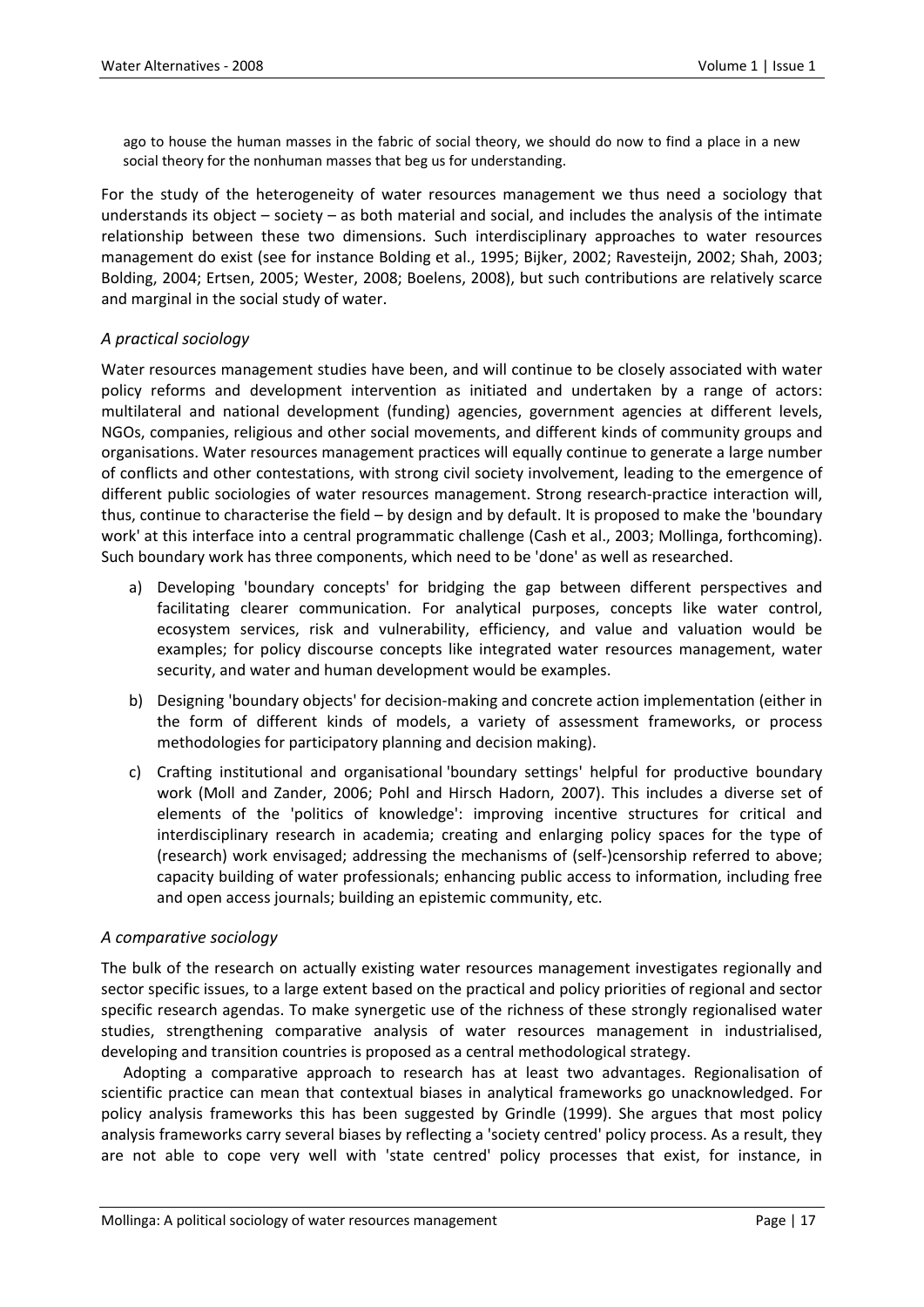authoritarian regimes. A bias in society centred frameworks is strong assumptions about societal groups actively contesting government policy and thus being involved in policy formulation. Grindle shows that developing countries may be characterised by state‐centred policy processes, where such active public engagement is absent, or much less profiled. This means that frameworks of analysis need to be historically and geographically specific.

Secondly, comparative analysis is a route to steer between the extreme local/case specificity of ethnographic approaches and the universalism of positivism, and can help to address the question of knowledge accumulation in the social sciences (cf. Mahoney and Rueschemeyer, 2003; Mahoney, 2003). The central aspect of knowledge accumulation is advance in the insight into causal processes at work in the research object (Mahoney, 2003). Advanced insight into causal processes makes it possible to make sense of ever accumulating descriptive findings. It is also the point of reflection for advances in methodology in a field of research, and of the meta-theories. $^{21}$  $^{21}$  $^{21}$  New methodologies advance fastest when they are used in substantive research, and substantive research provides the 'reality check' on meta-theoretical debate.<sup>[22](#page-11-1)</sup> For Mahoney and Rueschemeyer (2003) comparative historical research "is defined by a concern with causal analysis, an emphasis on processes over time, and the use of systematic and contextualised comparison".<sup>[23](#page-11-2)</sup> Comparing their focus with other approaches they argue that,

[f]rom the perspective of the comparative historical tradition, the universalizing programs of the past and present – ranging from structural functionalism and systems theory in the 1960s and 1970s to certain strands of game theory in the 1980 and 1990s – have tended to generate ahistorical concepts and propositions that are often too general to be usefully applied in explanation. In viewing cases and processes at a less abstract level, by contrast, comparative historical analysts are frequently able to derive lessons from past experiences that speak to the concerns of the present. Even though their insights remain grounded in the histories examined and cannot be transposed literally to other contexts, comparative historical studies can yield more meaningful advice concerning contemporary choices and possibilities than studies that aim for universal truths but cannot grasp critical historical details (Mahoney and Rueschemeyer, 2003).

The added value of the *comparative* dimension is that the systematic and contextualised comparison of (typically a small number of) cases allows for a very intensive dialogue between theory and evidence (Mahoney and Rueschemeyer, 2003). What is suggested is comparative analysis of specific structures and mechanisms (also called theoretical generalisation), through detailed analysis of the processes they help to generate, and avoid the positivist pitfall of generalisation at the level of events.  $^{24}$  $^{24}$  $^{24}$  In this issue, Sneddon and Fox compare NGO activity in two river basins, the Mekong and the Zambezi basin, from a transnational and ecological democracy perspective. Neef compares the dynamics of the 'participatory imperative' of contemporary water policy in Germany and Thailand.

If the standpoint and method sketched above through four pre‐fixes to 'sociology' would have to be given a single descriptor or label, 'transdisciplinary water studies' would be a possibility. When

<span id="page-11-0"></span><sup>&</sup>lt;sup>21</sup> "The overarching assumptions and orientations that can be used to formulate empirical puzzles and testable hypotheses, and that help analysts frame more specific research questions" (Mahoney, 2003).<br><sup>22</sup> At least in principle, over time, and with effort. Sometimes meta-theoretical constructs or paradigms are very resilient, even

<span id="page-11-1"></span>in the face of evident (to those adhering to other paradigms) falsification. Nevertheless, the history of science seems to suggest that such hurdles can and mostly are overcome, not 'simply' because of the availability of 'countervailing evidence' but in a much more complex process. The paradigmatic position in this statement is that of critical realism (which maintains the possibility of 'reality checks', while being aware of the epistemological complications attached) – a relativist position would be in strong disagreement with it.<br><sup>23</sup> This perspective neatly fits Archer's critical realist 'morphogenetic approach', which also puts a strong emphasis on studying

<span id="page-11-2"></span>

<span id="page-11-3"></span>processes over time, and shares the causal analysis focus (see footnote 24).<br><sup>24</sup> In instrumental water resources studies the positivist pitfall of generalising at the level of events translates into a strong emphasis on the identification of 'best practices', 'lessons learnt, and 'models'. This is discussed and critiqued in the paper by Molle in this issue. Also see the article by Cleaver and Franks.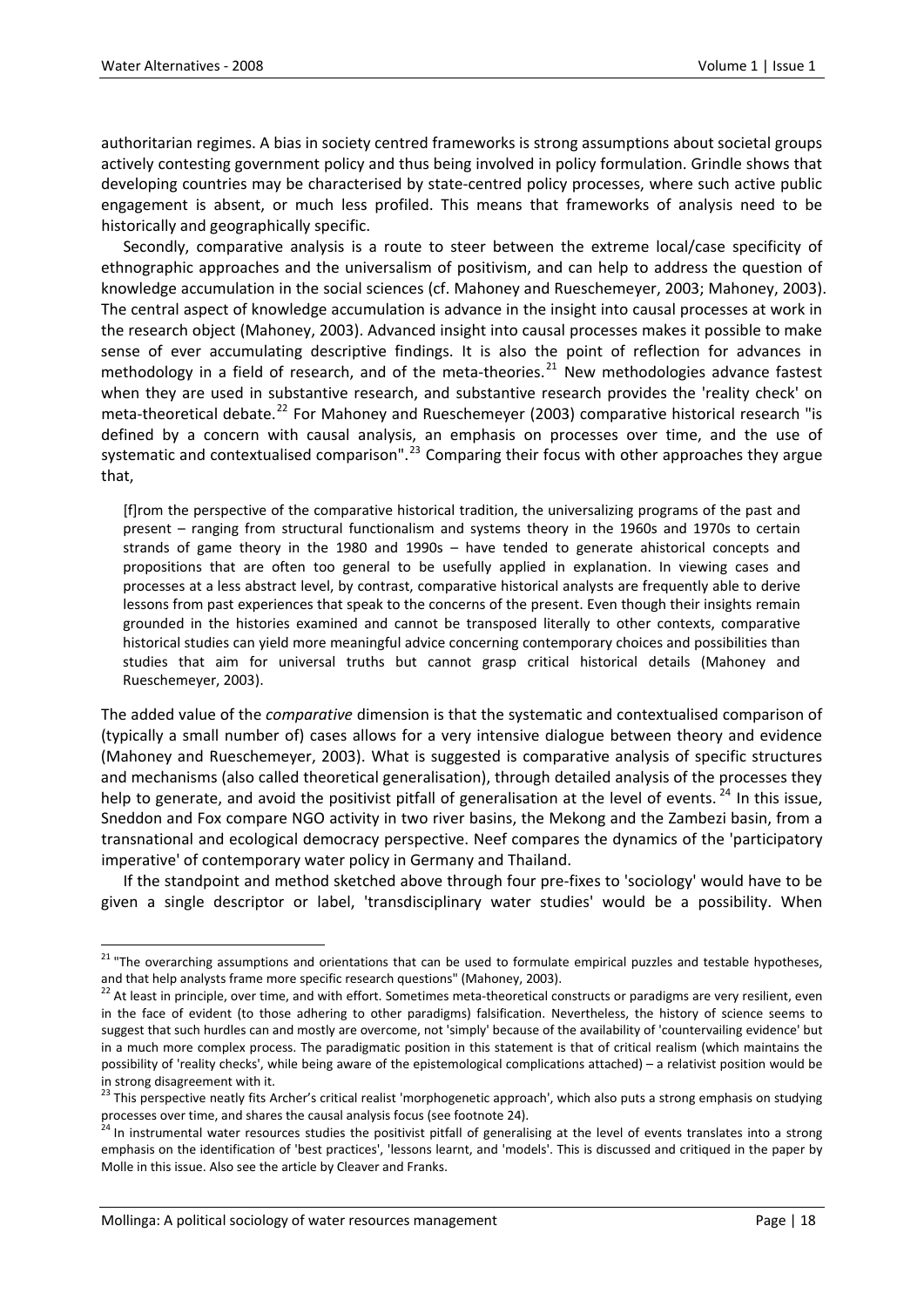transdisciplinary research is understood as (i) interdisciplinary research with interest groups involved in all phases of knowledge generation ('democratised science'), (ii) combining an orientation towards concretely addressing complex societal problems with a reflexive and self-consciously normative perspective, and (iii) avoiding case/problem myopia by comparative contextualisation and learning, the four components above are all incorporated.

# **CONCLUSION**

This paper has tried to frame a 'political sociology of water resources management' by defining the following three elements.

- a) Water resources management is the general description of the object of this field of studies; the multidimensionality of the object is conceptually captured in the boundary concept of 'water control', which is understood as 'politically contested resource use'.
- b) A topology of the field was developed by distinguishing five domains of political contestation: the everyday politics of water, the politics of water policy, hydropolitics, global water politics and a fifth consisting of the linkages and odysseys of water policies and controversies across the first four domains.
- c) The field's standpoint and method was outlined by describing it as a critical and public, interdisciplinary, practical, and comparative sociology of water resources management.

After all this, it may be, critically and reflectively, asked "what is the added value of this exercise of trying to bring the diversity of politically oriented water studies under one roof? Is it not a constraining rather than a strengthening exercise?" Part of the answer to this question has already been given. The objective is to 'strengthen the hand' of critical and public water sociologies. This is both a practical and an intellectual endeavour – as suggested by the outline of the four components of the standpoint and method.

In addition, the suggestion is that a political sociology of water resources management as sketched in this paper has a contribution to make to social and development theory more generally. For instance, at the level of formal social theory, the specific characteristics of water resources management are linked to the time/space characteristics of the social interaction it involves, providing interesting entry points for theoretical research on structure/agency dynamics.<sup>[25](#page-12-0)</sup>

At the level of substantive social theory water resources management research has specific contributions to make to a wide range of themes and topics. The embeddedness of water resources management practices implies that modes of water resources management are closely associated with concepts and trajectories of development, as existing in the form of patterns of accumulation (the dynamics of economic relations), modes of regulation (the dynamics of socio‐political relations), and environmental trajectories (the dynamics of ecological systems). Swatuk's paper in this issue addresses all three dimensions in a political economy analysis of water resources development in Southern Africa, set in a historical perspective. What these trajectories are is partly shaped by the specific features of water resources management as an object and practice. Several papers in this issue exemplify that the theoretical flow is in two directions. The examples are mainly located in the domain of socio‐political

<span id="page-12-0"></span><sup>&</sup>lt;sup>25</sup> One of many examples of the importance of the time/space characteristics of water resources management is the occurrence of water distribution conflicts in canal irrigation systems. For a South Indian case Mollinga (2003) describes the distinct periods of the year when major distribution struggles occur, related to canal opening and closure dates (in their turn related to rainfall and river discharge patterns) and the overlapping of cropping seasons (related to crop scheduling following from climatic parameters). It is in these periods that the social relations of distribution are contested and potentially renegotiated, and the fact that these are discrete periods separated in time, and that they are recurrent (occur every year in stronger or weaker form) shapes the way the contestation takes place. Water resources management seems to be a case where Archer's morphogenetic approach to social transformation applies very well (Archer, 1995).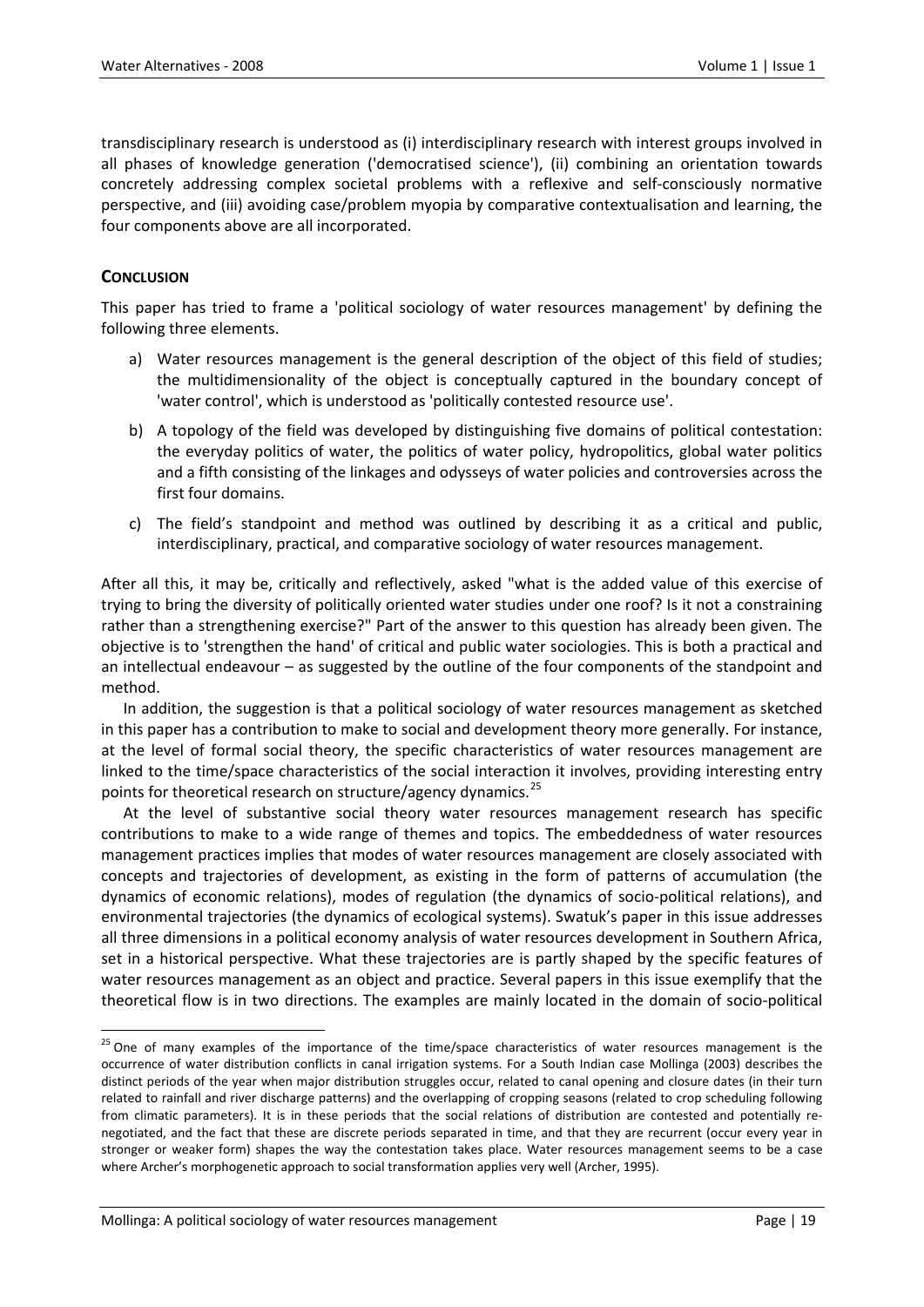relations: theories of (transnational) democracy (Sneddon and Fox), of (policy) discourse (Molle), and of gender relations/masculinity (Zwarteveen).

The pages of *Water Alternatives* will show how far this intellectual and political project can be pushed.

## **REFERENCES**

Archer, M. 1995. *Realist social theory: The morphogenetic approach*. Cambridge: Cambridge University Press. Barnett, T. 1988. *Sociology and development*. London: Hutchinson.

- Baviskar, A. 2003. For a cultural politics of natural resources. *Economic and Political Weekly* 38(49): 5051‐5055.
- Benton, T, 1989. Marxism and natural limits: An ecological critique and reconstruction. *New Left Review* (178): 51‐ 86.
- Bhaskar, R. 1989. *The possibility of naturalism. A philosophical critique of the contemporary human sciences*. Second edition. New York: Harvester Wheatsheaf.
- Bijker, W.E. 2002. The Oosterschelde storm surge barrier. A test case for Dutch water technology, management, and politics. *Technology and Culture* 43(3): 569‐584.
- Bijker, W.E. and Law, J. (Eds). 1992. *Shaping technology/building society. Studies in sociotechnical change*. Cambridge, MA: MIT Press.
- Blackbourn, D. 2006. *The conquest of nature. Water, landscape, and the making of modern Germany*. New York and London: W.W. Norton.
- Boelens, R. 2008. The rules of the game and the game of the rules. Normalization and resistance in Andean water control. PhD thesis. Wageningen University, the Netherlands.
- Bolding, A. 2004. In hot water: A study on sociotechnical intervention models and practices of water use in smallholder agriculture, Nyanyadzi catchment, Zimbabwe. PhD thesis. Wageningen University, the Netherlands.
- Bolding A., Mollinga, P.P. and van Straaten, K. 1995. Modules for modernisation: Colonial irrigation in India and the technological dimension of agrarian change. *Journal of Development Studies* 31(6): 805‐844.
- Bourdieu, P. 1977. *Outline of a theory of practice*. Cambridge: Cambridge University Press.
- Bray, F. 1986. *The rice economies: Technology and development in Asian societies*. Berkeley: University of California Press.
- Burawoy, M. 2005a. For public sociology. *American Sociological Review* 70(1): 4‐28. URL: [http://sociology.berkeley.edu/faculty/burawoy/burawoy\\_pdf/2004PresidentialAddressasr.pdf](http://sociology.berkeley.edu/faculty/burawoy/burawoy_pdf/2004PresidentialAddressasr.pdf) (accessed 27 July 2007)
- Burawoy, M. 2005b. Forging public sociologies on national, regional and global terrains. E‐Bulletin, The International Sociological Association (2): 42‐52.
- [http://sociology.berkeley.edu/faculty/burawoy/burawoy\\_pdf/ps.forging%20ps.isa.pdf](http://sociology.berkeley.edu/faculty/burawoy/burawoy_pdf/ps.forging%20ps.isa.pdf) (accessed 27 July 2007) Burawoy, M. 2006. Open the social sciences: To whom and for what? Address to Portuguese Sociological
- Association, 30 March 2006. http: [//sociology.berkeley.edu/faculty/burawoy/burawoy\\_pdf/burawoy](http://sociology.berkeley.edu/faculty/burawoy/burawoy_pdf/burawoy-open_the_social_sciences.pdf)[open\\_the\\_social\\_sciences.pdf](http://sociology.berkeley.edu/faculty/burawoy/burawoy_pdf/burawoy-open_the_social_sciences.pdf) (accessed 27 July 2007)
- Burawoy, M.; Gamson, W.; Ryan, C.; Pfohl, S.; Vaughan, D.; Derber, C. and Schorr, J. 2004. Public sociologies: A symposium from Boston College. *Social Problems* 51(1): 103‐130.
- Cash, D.W.; Clark, W.C.; Alcock, F.; Dickson, N.M.; Eckley, N.; Guston, D.H.; Jäger, J. and Mitchell, R.B. 2003. Knowledge systems for sustainable development. Proceedings of the National Academy of Sciences of the United States of America, published online May 30, 2003. www.pnas.org/cgi/content/abstract/1231332100v1 (accessed 1 October 2006)
- Cosgrove, W.J. and Rijsberman, F.R. 2000. *World water vision. Making water everybody's business*. London: Earthscan. [www.worldwatercouncil.org/index.php?id=961&L=0%2ffil](http://www.worldwatercouncil.org/index.php?id=961&L=0%2ffil) (accessed 4 September 2007)
- Ertsen, M.W. 2005. Prescribing perfection. Emergence of an engineering irrigation designapproach in the Netherlands East Indies and its legacy, 1830‐1990. PhD thesis. Technical University of Delft, the Netherlands.
- Ferguson, J. 1994. *The anti‐politics machine. "Development", depoliticization, and bureaucratic power in Lesotho*. Minneapolis and London: University of Minnesota Press.
- Giddens, A. 1984. *The constitution of society. Outline of the theory of structuration*. Cambridge: Polity Press. Goetze, D. 2002. *Entwicklungssoziologie. Eine einführung*. Weinheim and München: Juventa Verlag.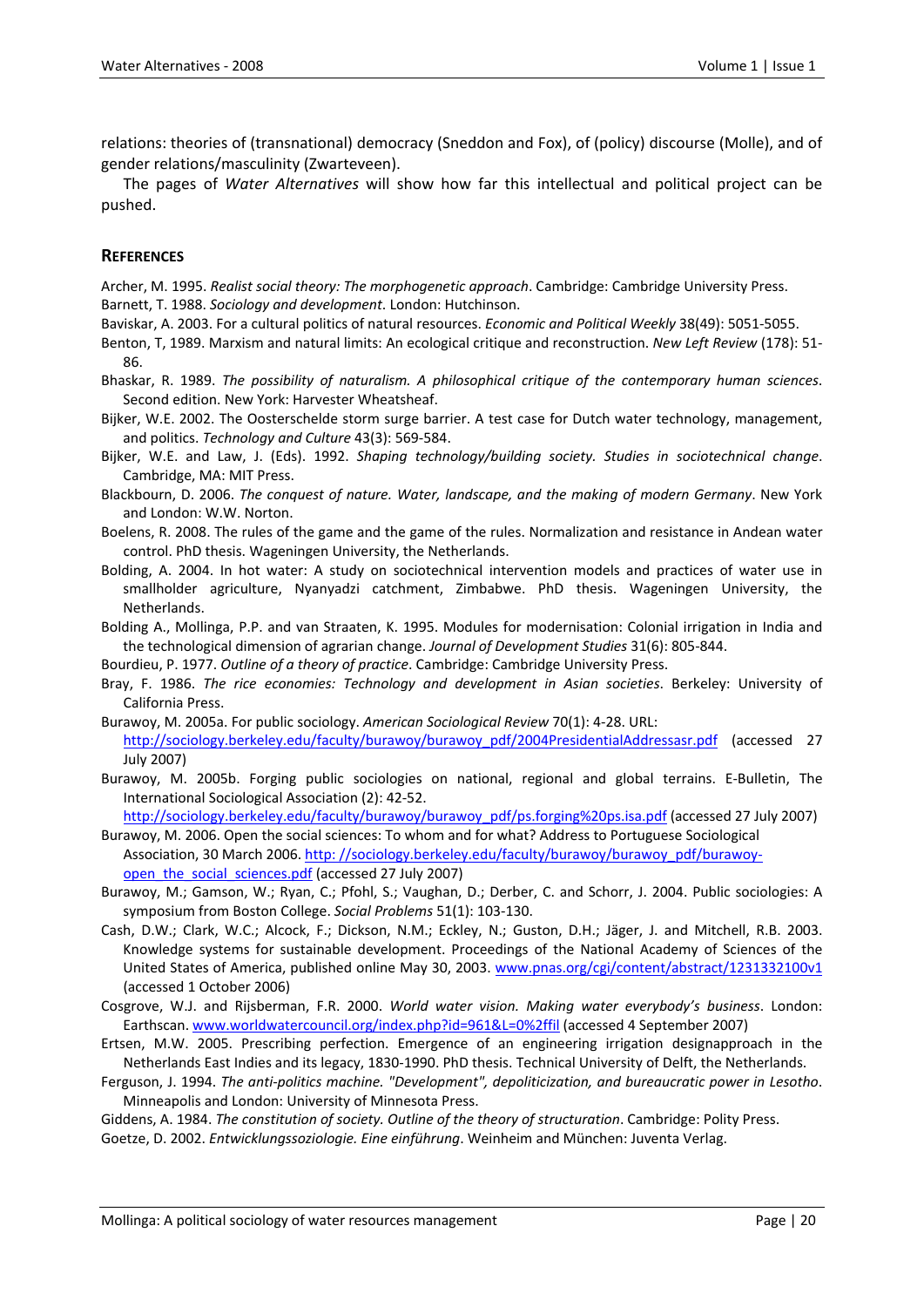- Grindle M.S. 1977. *Bureaucrats, politicians and peasants in Mexico. A case study in public policy*. Berkeley: University of California Press.
- Grindle, M.S. 1999. In quest of the political: The political economy of development policy making. CID Working Paper No.17. Harvard, MA: Center for International Development at Harvard University.

Hall, D., and Lobina. E. 2003. International solidarity in water public‐public partnerships in north‐east Europe. London: Public Services International Research Unit, University of Greenwich.

Hall, D.; Corral, V.; Lobina, E. and Motte, R. de la. 2004. Water privatisation and restructuring in Asia‐Pacific. London: Public Services International Research Unit, University of Greenwich.

Hall, D.; Lobina, E. and Motte, R. de la. 2005. Public resistance to privatisation in water and energy. *Development in Practice* 15(3&4): 286‐301.

Haraway, D.J. 1991. *Simians, cyborgs, and women. The reinvention of nature*. London: Free Association Books.

Harriss J. 2001. *Depoliticizing development: The World Bank and social capital*. Leftword: New Delhi.

HDR (Human Development Report). 2006. *Beyond scarcity: Power, poverty and the global water crisis*. New York: United Nations Development Programme.

Hill, M. (Ed). 1997. *The policy process. A Reader*. Second edition. London: Pearson Prentice Hall.

- International Rivers Network. 2006. Fizzy science. Loosening the hydro industry's grip on reservoir greenhouse gas emission research. Berkeley: International River Network. [www.irn.org/pdf/greenhouse/fizzyscience2006.pdf](http://www.irn.org/pdf/greenhouse/fizzyscience2006.pdf) (accessed 5 September 2007)
- Jenkins, R. 2001. Mistaking "governance" for "politics": Foreign aid, democracy and the construction of civil society. In Kaviraj, S. and Khilnani, S. (Eds), *Civil society: History and possibilities,* p.250‐268. Cambridge: Cambridge University Press.

Joy, K.J.; Paranjape, S.; Gujja, B.; Goud, V. and Vispute, S. (Eds). 2008. *Water conflicts in India: A million revolts in the making?* Delhi: Routledge.

Kerkvliet B.J.T. 1990. *Everyday politics in the Philippines. Class and status relations in a Central Luzon village*. Berkeley: University of California Press.

Kiely, R. 1995. *Sociology and development. The impasse and beyond*. London: UCL Press.

Klein, J.T. 1996. *Crossing boundaries. Knowledge, disciplinarities, and interdisciplinarities*. Charlottesville and London: University Press of Virginia.

Lasswell, H.D. 1936. *Politics: Who gets what, when, how*. New York: McGraw‐Hill.

Latour, B. 1992. Where are the missing masses? The sociology of a few mundane artefacts. In Bijker, W.E. and Law, J. (Eds), *Shaping technology/building society. Studies in sociotechnical change,* pp. 225‐258. Cambridge MA: MIT Press.

Leftwich, A. (Ed). 1984. *What is politics? The activity and its study*. Oxford: Basil Blackwell.

Long, N. 2001. *Development sociology. Actor perspectives*. Abingdon and New York: Routledge.

Long, N. and van der Ploeg, J.D. 1989. Demythologizing planned intervention: An actor perspective. *Sociologia Ruralis* 29(3/4): 226‐249.

Löwy, I. 1992. The strength of loose concepts – Boundary concepts, federative experimental strategies and disciplinary growth: The case of immunology. *History of Science* 30(4): 371‐396.

Lukes, S. 2005. *Power: A radical view*. Second edition. New York: Palgrave Macmillan.

Mahoney, J. 2003. Knowledge accumulation in comparative historical research: the case of democracy and authoritarianism. In Mahoney, J. and Rueschemeyer, D. (Eds), Comparative historical analysis in the social sciences, pp. 131-174. Cambridge Studies in Comparative Politics. Cambridge: Cambridge University Press.

Mahoney, J. and Rueschemeyer, D. 2003. Comparative historical analysis: Achievements and agendas. In Mahoney, J. and Rueschemeyer, D. (Eds), Comparative historical analysis in the social sciences, pp. 3-38. Cambridge Studies in Comparative Politics. Cambridge: Cambridge University Press.

McMichael, P. 2004. *Development and social change: A global perspective*. Thousand Oaks, CA: Pine Forge Press.

Merrey, D.; Meinzen‐Dick, R.; Mollinga, P.P. and Karar, E. 2007. Policy and institutional reform processes for sustainable agricultural water management: The art of the possible. In David Molden (Ed), *Water for food, water for life*. *A comprehensive assessment of water management in agriculture,* Chapter 5, pp. 193‐231. London: Earthscan.

Mishra, D.K. 2002. *Living with the politics of floods: The mystery of flood control*. Dehradun: People Science Institute.

Molden, D. (Ed). 2007. *Water for food, water for life. A Comprehensive Assessment of water Management in Agriculture*. London: Earthscan.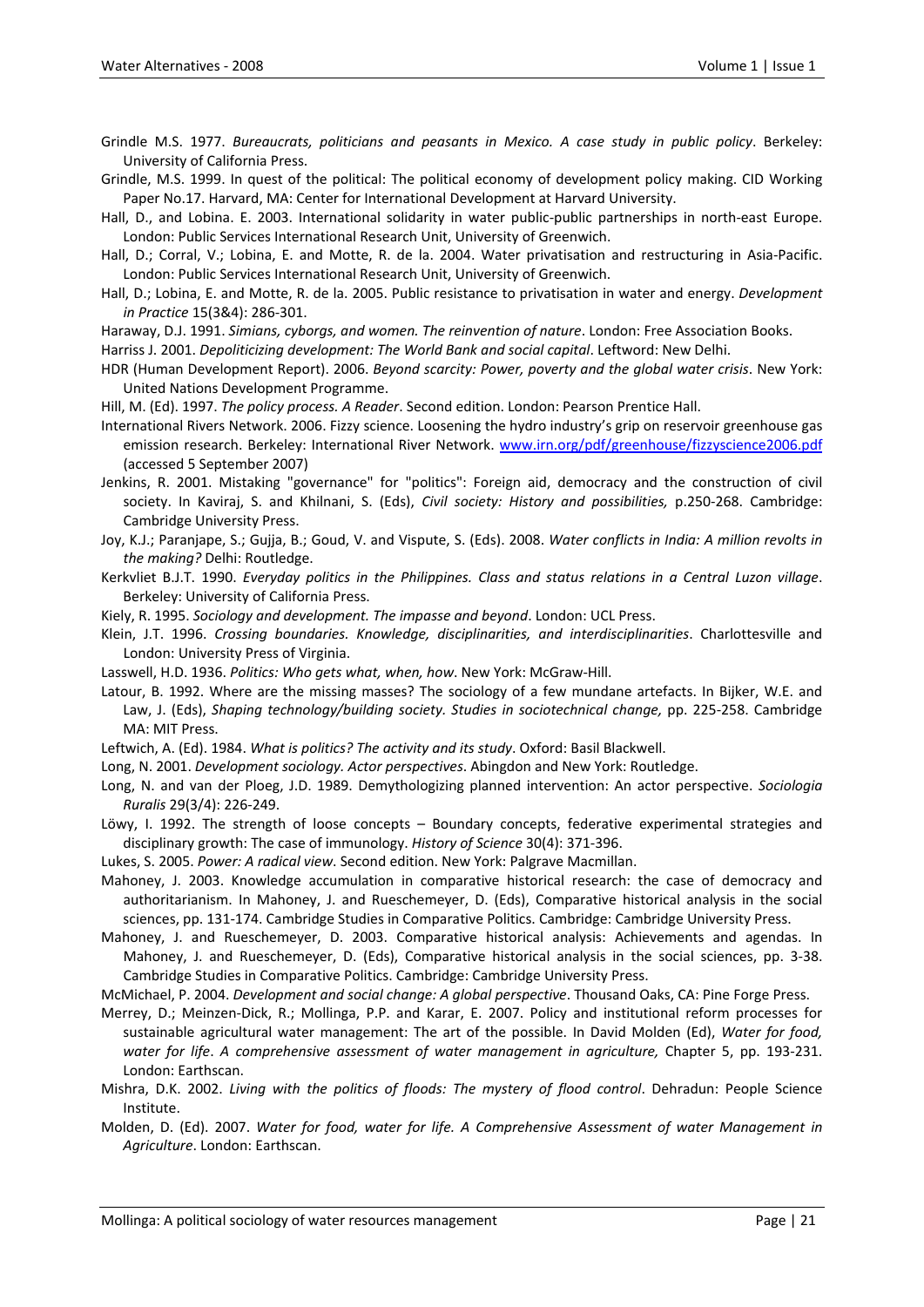- Moll, P. and Zander, U. 2006. *Managing the interface. From knowledge to action in global change and sustainability science*. Munich, Germany: Oekom Verlag.
- Mollinga, P.P. 2001. Water and politics: Levels, rational choice and South Indian canal irrigation. *Futures* 33(8‐9): 733‐752.
- Mollinga P.P. 2003. *On the waterfront. Water distribution, technology and agrarian change on a South Indian canal irrigation system.* Wageningen University Water Resources Series. Hyderabad, India: Orient Longman. (orig. 1998).
- Mollinga, P.P. 2004. Sleeping with the enemy. Dichotomies and polarisation in Indian policy debates on the environmental and social effects of irrigation. *Water Nepal*. *Journal of Water Resources Development* 11(2): 73‐101.
- Mollinga, P.P. 2007. Beyond benevolence. Looking for the politics of social transformation in the Human Development Report 2006 on water. *Development and Change* 38(6): 1235‐1243.
- Mollinga, P.P. 2008. Water policy water politics. Social engineering and strategic action in water sector reform. In Scheumann, W.; Neubert, S. and Kipping, M. (Eds), *Water politics and development cooperation. Local power plays and global governance,* pp. 1‐29. Berlin and Heidelberg: Springer Verlag.
- Mollinga, P.P. forthcoming. The rational organization of dissent. Interdisciplinarity in the study of natural resources management. ZEF Working Paper. Bonn: Zentrum für Entwicklungsforschung.
- Mollinga, P.P. and Bhat, A. forthcoming. When policy meets reality. Towards a political sociology of water resources management. In Mollinga, P.P.; Bhat, A. and Saravanan S.V. (Eds), *Mapping the politics of water*. *Case studies on water governance and management*. Berlin: LIT Verlag.
- Mollinga, P.P. and Bolding, A. (Eds). 2004. *The politics of irrigation reform. Contested policy formulation and implementation in Asia, Africa and Latin America*. Global Environmental Governance series. Aldershot: Ashgate.
- Mollinga, P.P.; Meinzen‐Dick, R.S. and Merrey, D.J. 2007. Politics, plurality and problemsheds: A strategic approach for reform of agricultural water resources management. *Development Policy Review* 25(6): 699‐719.

Ohlsson, L. 1995. *Hydropolitics: Conflicts over water as a development constraint*. London: Zed Books.

Orum, A.M. 2001. *Introduction to political sociology*. 4th Edition. Englewood Cliffs, NJ: Prentice Hall.

- Pohl, C. and Hirsch Hadorn, G. 2007. *Principles for designing transdisciplinary research*. Munich: Oekom Verlag.
- Rap, E. 2007. The success of a policy model: Irrigation management transfer in Mexico. *Journal of Development Studies* 42(8): 1301‐1324.
- Ravesteijn, W. 2002. Irrigation development in colonial Java: The history of the Solo Valley works from a technological regime perspective. *International Journal of Technology, Policy and Management* 2(4): 361‐386.
- Reisner, M. 1993. *Cadillac desert: The American West and its disappearing water*. Revised edition. New York: Penguin.
- Sayer, A. 1984. *Method in social science. A realist approach*. London: Hutchinson.
- Scarborough, V.L. 2003. *The flow of power. Ancient water systems and landscapes*. Santa Fe, New Mexico: SAR Press.
- Scoones, I. and Thompson, J. (Eds). 1994. *Beyond farmer first*. London: IT Publications.
- Shah, E. 2003. *Social designs: Tank irrigation technology and agrarian transformation in Karnataka, South India*. Wageningen University Water Resources Series. Hyderabad: Orient Longman.
- Scott, J.C. 1997. *Seeing like a state: How certain schemes to improve the human condition have failed*. New Haven and London: Yale University Press.

Star, S.L. and Griesemer, J.R. 1989. Institutional ecology, 'translations' and boundary objects: Amateurs and professionals in Berkeley's Museum of Vertebrate Zoology, 1907‐39. *Social Studies of Science* 19(3): 387‐420.

- Stone, I. 1984. *Canal irrigation in British India. Perspectives on technological change in a peasant economy*. Cambridge South Asian Studies No.29. Cambridge: Cambridge University Press.
- Thomas, A. 2000. Development as practice in a liberal capitalist world. *Journal of International Development* 12(6): 773‐787.
- Turton A. and Henwood, R. (Eds). 2002. Hydropolitics in the developing world. A Southern African perspective. Pretoria: AWIRU, University of Pretoria. http: [//waterlaw.org/articles/hydropolitics\\_book.pdf](http://waterlaw.org/articles/hydropolitics_book.pdf) (accessed 3 July 2007)
- Wade, R. 1982. The system of administrative and political corruption: Canal irrigation in South India. *Journal of Development Studies* 18(3): 287‐328.
- Wall, C.R.L. and Mollinga, P.P. (Eds). 2008. *Fieldwork in difficult environments. Methodology as boundary work in development research*. Berlin: LIT Verlag.